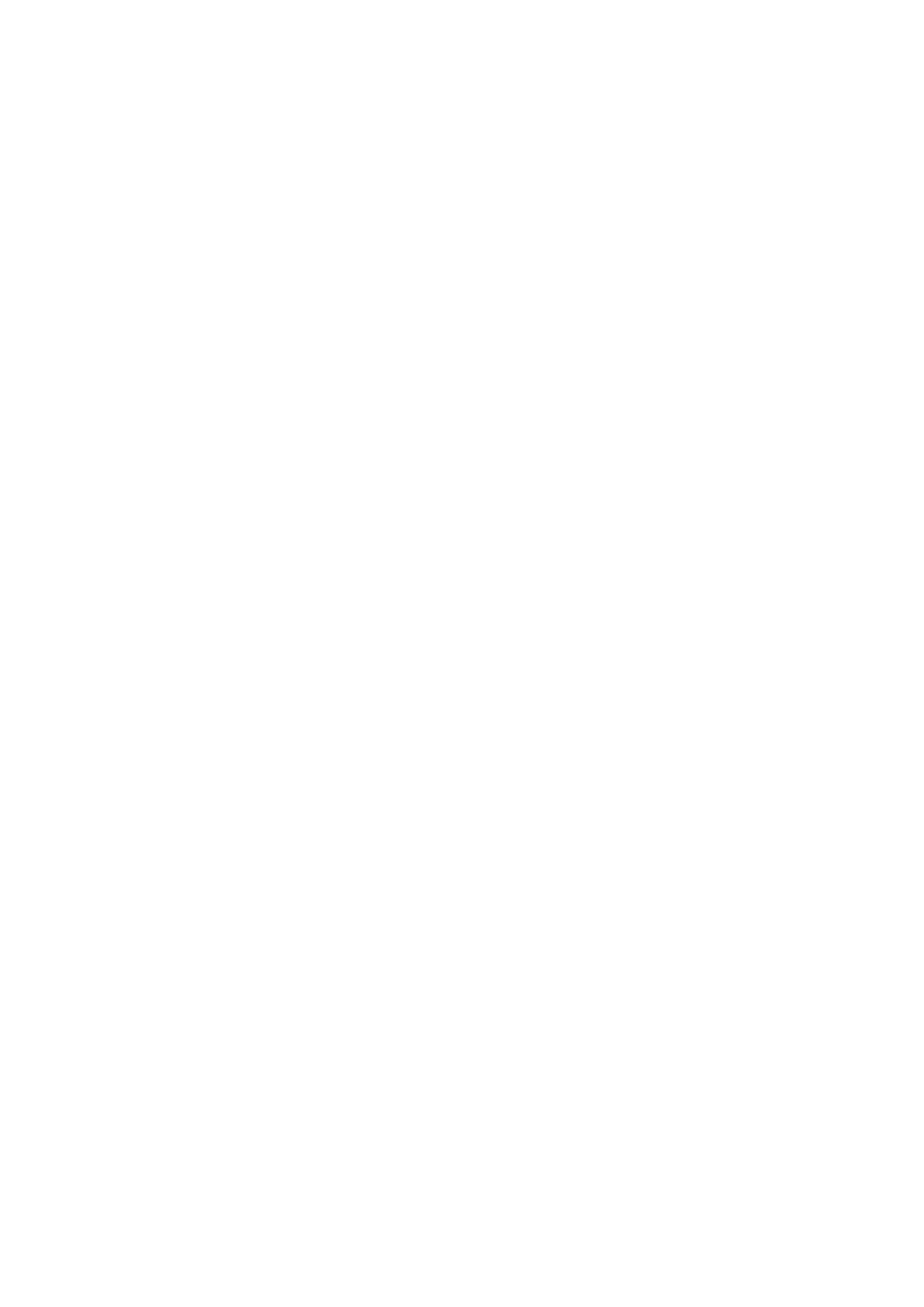## **Contents**

| Before you begin                                                                                                                                                                                                                     |                 |
|--------------------------------------------------------------------------------------------------------------------------------------------------------------------------------------------------------------------------------------|-----------------|
| Documentation structure experience and the control of the control of the control of the control of the control of the control of the control of the control of the control of the control of the control of the control of the       |                 |
| Introduction                                                                                                                                                                                                                         | - 6             |
|                                                                                                                                                                                                                                      | 6               |
|                                                                                                                                                                                                                                      | 6               |
| Hardware setup <b>Exercise Setup Exercise Setup Exercise Setup Exercise Setup Exercise Setup Exercise Setup</b>                                                                                                                      |                 |
| Receipt Processor and Contract Contract Contract Contract Contract Contract Contract Contract Contract Contract Contract Contract Contract Contract Contract Contract Contract Contract Contract Contract Contract Contract Co       | $\overline{I}$  |
| Installing the card in the drive the contract of the card in the drive the contract of the card in the drive                                                                                                                         | $\overline{7}$  |
| Connection to the business and the contract of the business of the contract of the business of the contract of the contract of the contract of the contract of the contract of the contract of the contract of the contract of       | 8               |
|                                                                                                                                                                                                                                      | 9               |
| <b>Configuration Configuration</b>                                                                                                                                                                                                   | 10              |
| Configuring the switches <b>Configuring</b> the switches                                                                                                                                                                             | 10              |
| <u>Control-signal configuration</u>                                                                                                                                                                                                  | 12              |
|                                                                                                                                                                                                                                      | 15              |
| Configuring communication fault management <b>contract to the contract of the contract of the contract of the contract of the contract of the contract of the contract of the contract of the contract of the contract of the co</b> | 16              |
| Configuring monitored parameters experience of the contract of the contract of the contract of the contract of the contract of the contract of the contract of the contract of the contract of the contract of the contract of       | 17              |
| <b>Diagnostics</b>                                                                                                                                                                                                                   | -18             |
| Controlling the address and speed of the bus <b>controlling</b> the address and speed of the bus                                                                                                                                     | 18              |
| <b>LED<sub>s</sub></b>                                                                                                                                                                                                               | 18              |
| Control-signal diagnostics experience of the control signal diagnostics and control-signal diagnostics of the control of the control of the control of the control of the control of the control of the control of the control       | 19              |
|                                                                                                                                                                                                                                      | $\overline{22}$ |
|                                                                                                                                                                                                                                      | 22              |
| Software setup entrance and the setup of the setup of the setup of the setup of the setup of the setup of the                                                                                                                        | -23             |
| Profibus DP protocol and the contract of the contract of the contract of the contract of the contract of the contract of the contract of the contract of the contract of the contract of the contract of the contract of the c       | 23              |
| Output PZDs and the contract of the contract of the contract of the contract of the contract of the contract of the contract of the contract of the contract of the contract of the contract of the contract of the contract o       | 24              |
| <u>Input PZDs</u>                                                                                                                                                                                                                    | 25              |
| PKW aperiodic service experiments and the service of the service of the service of the service of the service                                                                                                                        | 26              |
| Software setup using PL7                                                                                                                                                                                                             | <u>28</u>       |

While every precaution has been taken in the preparation of this document,<br>Schneider Electric SA assumes no liability for any omissions or errors it may contain,<br>nor for any damages resulting from the application or use of

The products and options described in this document may be changed or modified at any time, either from a technical point of view or in the way they are operated.<br>Their description can in no way be considered contractual.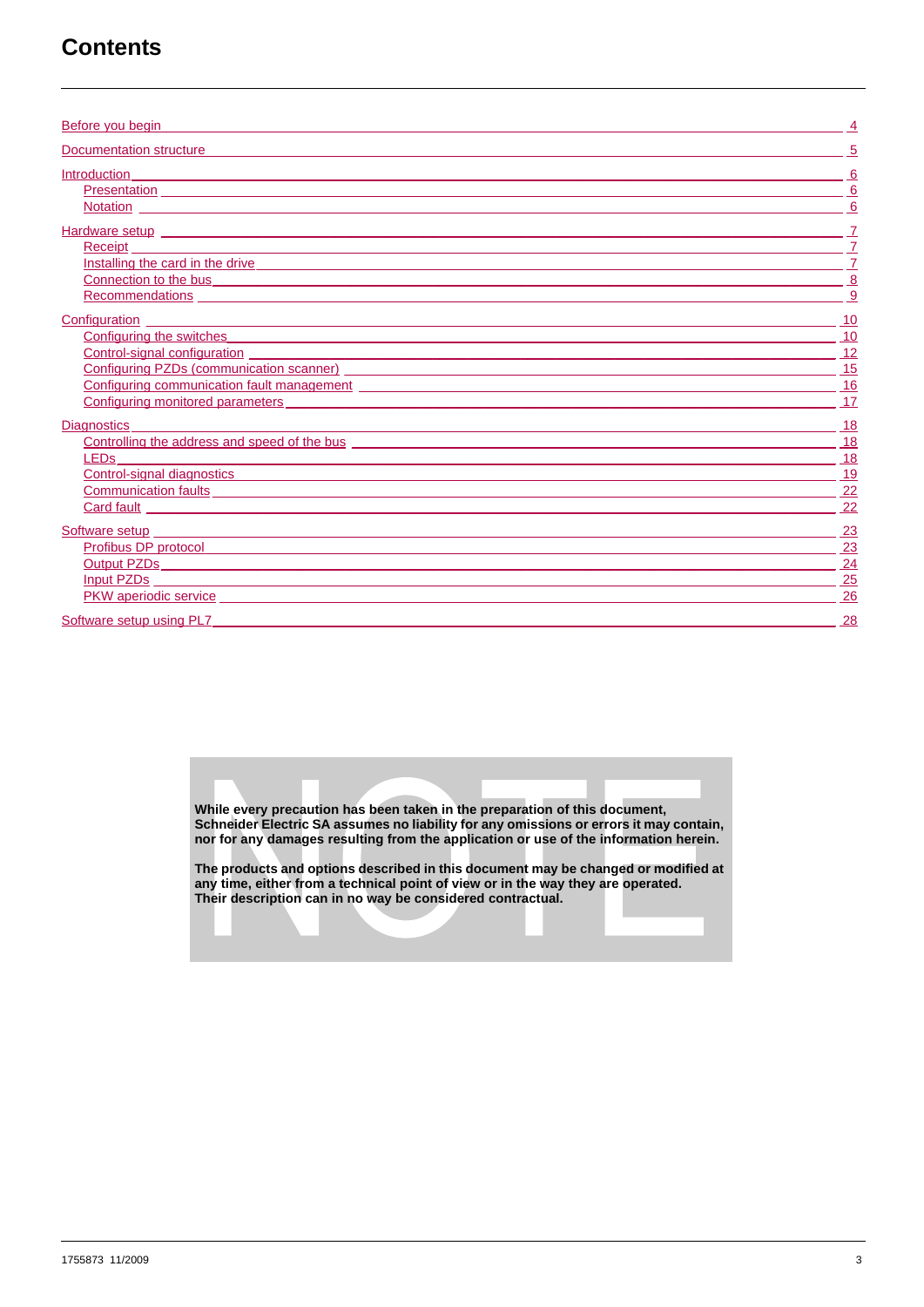<span id="page-3-0"></span>**Read and understand these instructions before performing any procedure with this drive.**

# **A DANGER**

#### **HAZARDOUS VOLTAGE**

- Read and understand this manual before installing or operating the drive. Installation, adjustment, repair, and maintenance must be performed by qualified personnel.
- The user is responsible for compliance with all international and national electrical standards in force concerning protective grounding of all equipment.
- Many parts in this variable speed drive, including printed wiring boards, operate at line voltage. DO NOT TOUCH. Use only electrically insulated tools.
- DO NOT touch unshielded components or terminal strip screw connections with voltage present.
- DO NOT short across terminals PA and PC or across the DC bus capacitors.
- Install and close all covers before applying power or starting and stopping the drive.
- Before servicing the variable speed drive:
	- Disconnect all power
	- Place a "DO NOT TURN ON" label on the variable speed drive disconnect
	- Lock the disconnect in the open position
- Disconnect all power including external control power that may be present before servicing the drive. WAIT 15 MINUTES for the DC bus capacitors to discharge. Then follow the DC bus voltage measurement procedure given in the Installation Manual to verify that the DC voltage is less than 45 Vdc. The drive LEDs are not accurate indicators of the absence of DC bus voltage.

**Electric shock will result in death or serious injury**

## **CAUTION**

#### **DAMAGED EQUIPMENT**

Do not operate or install any drive that appears damaged. **Failure to follow this instruction can result in equipment damage.**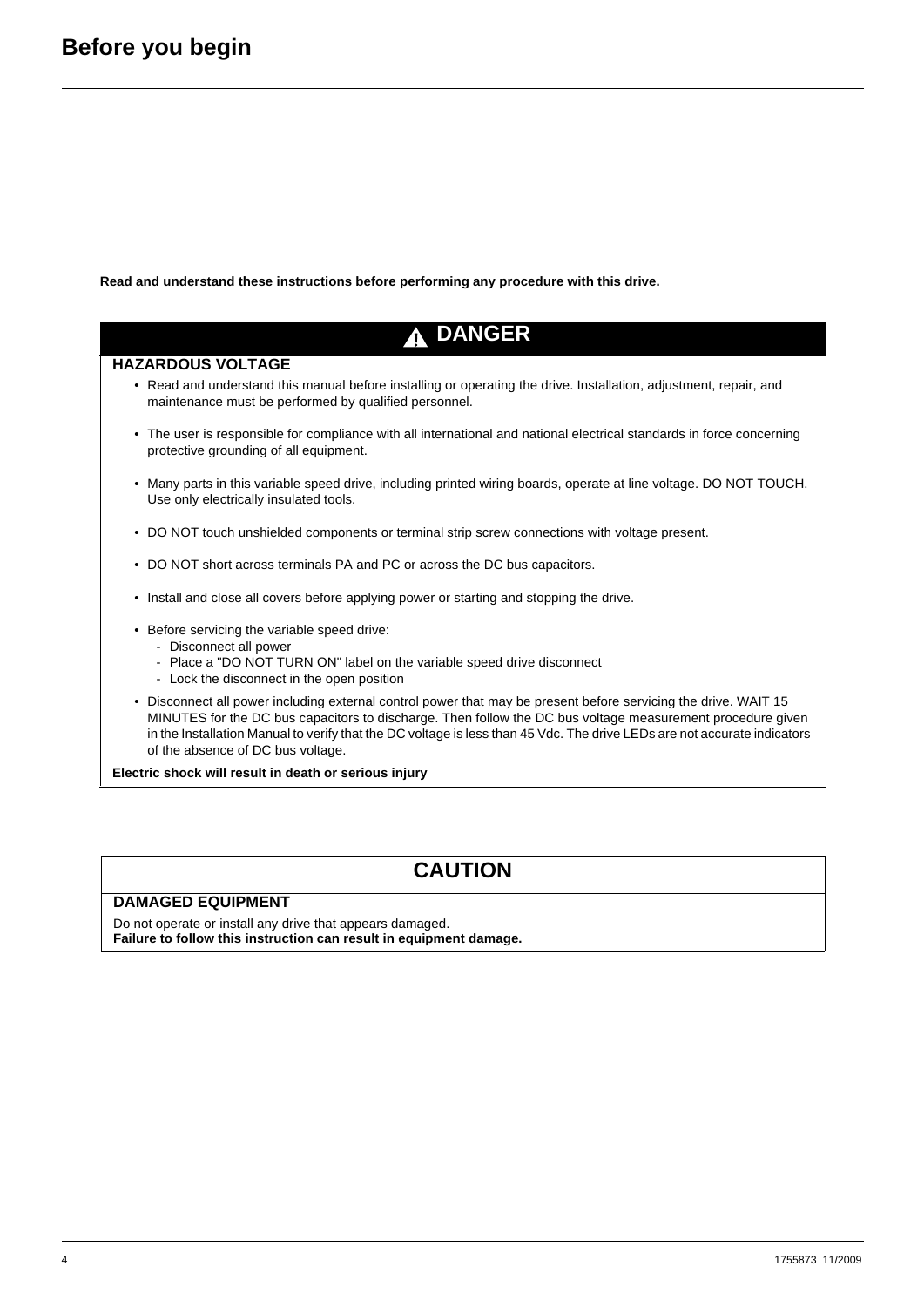### <span id="page-4-0"></span>**Installation manual**

This manual describes:

- How to assemble the drive
- How to connect the drive

#### **Programming manual**

This manual describes:

- The functions
- The parameters
- How to use the drive display terminal (integrated display terminal and graphic display terminal)

#### **Communication parameters manual**

This manual describes:

- The drive parameters with specific information (addresses, formats, etc.) for use via a bus or communication network
- The operating modes specific to communication (status chart)
- The interaction between communication and local control

### **Modbus, CANopen, Ethernet, Profibus, INTERBUS, Uni-Telway, FIPIO, Modbus Plus, DeviceNet ... manuals**

These manuals describe:

- Connection to the bus or network
- Configuration of the communication-specific parameters via the integrated display terminal or the graphic display terminal
- Diagnostics
- Software setup
- The communication services specific to the protocol

### **ATV58-58F/ATV71 compatibility manual**

This manual describes the differences between the Altivar 71 and the Altivar 58/58F. It explains how to replace an Altivar 58 or 58F, including how to replace drives communicating on a bus or network.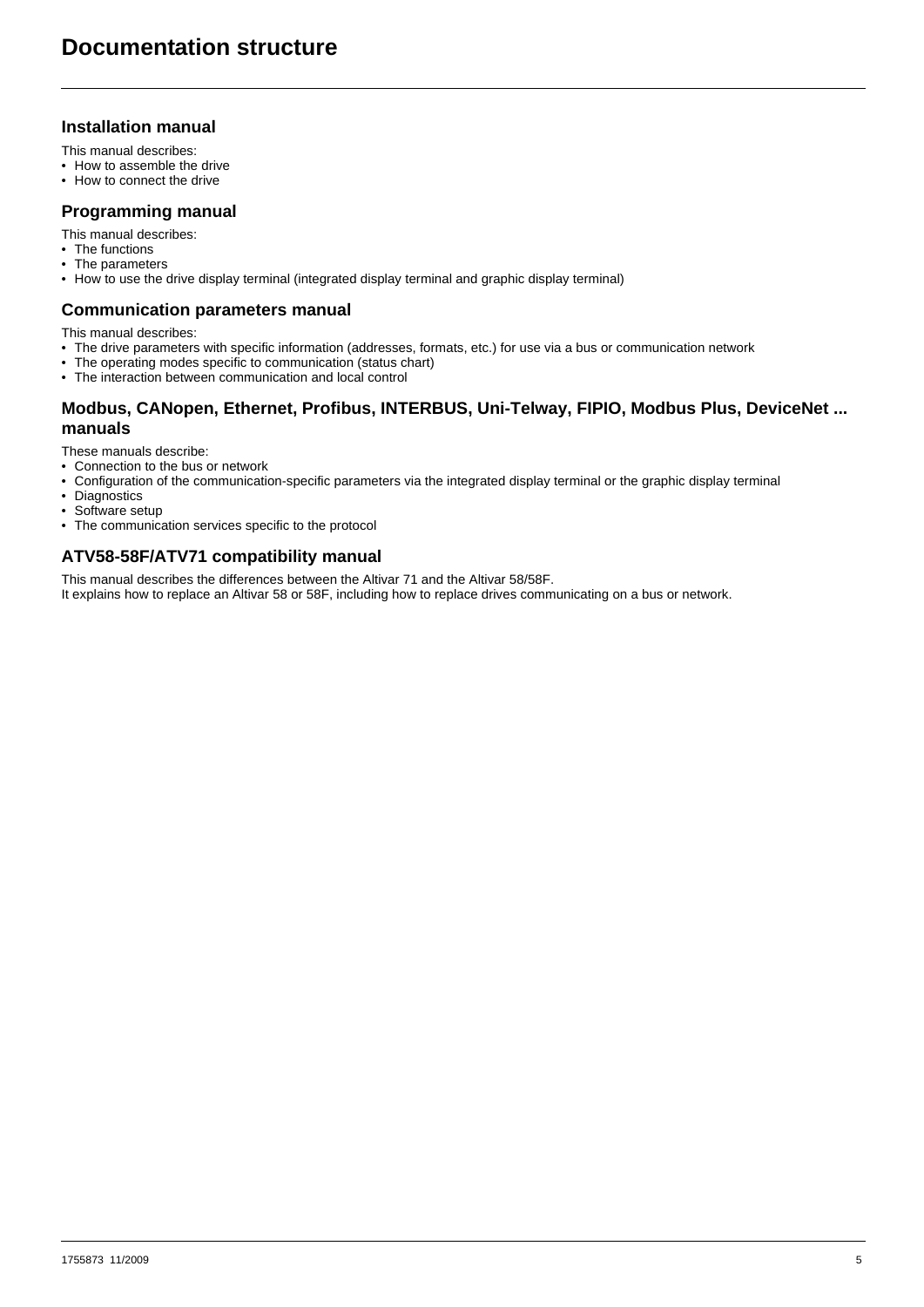### <span id="page-5-1"></span><span id="page-5-0"></span>**Presentation**

The Profibus DP communication card (catalog number VW3 A3 307) is used to connect an Altivar 61 / 71 drive to a Profibus DP bus.

Data is exchanged in order to make use of all the Altivar 61 / 71 functions:

- Configuring functions
- Uploading adjustment parameters
- Control-signaling
- Monitoring
- Diagnostics

The card has a 9-pin female SUB-D connector for connection to the Profibus DP bus.

The connector and cable for connection to the Profibus DP bus must be ordered separately.

### <span id="page-5-2"></span>**Notation**

#### **Drive terminal displays**

The graphic display terminal menus are shown in square brackets. Example: **[1.9 COMMUNICATION]**.

The integrated 7-segment display terminal menus are shown in round brackets. Example: (**COM-**).

Parameter names are displayed on the graphic display terminal in square brackets. Example: **[Fallback speed]**

Parameter codes are displayed on the integrated 7-segment display terminal in round brackets. Example: (**LFF**).

#### **Formats**

In this manual, hexadecimal values are written as follows: 16#.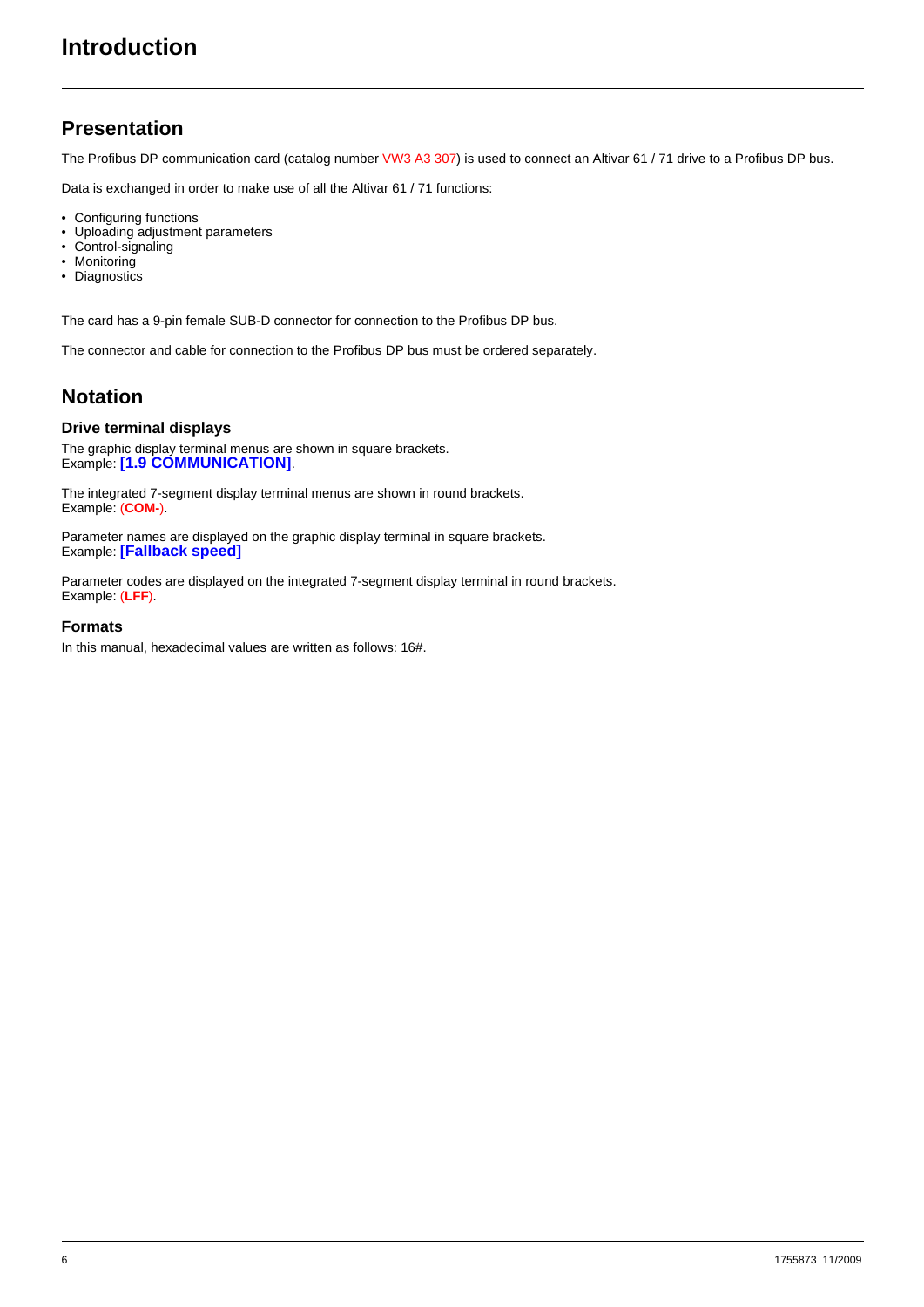### <span id="page-6-1"></span><span id="page-6-0"></span>**Receipt**

- Check that the card catalog number marked on the label is the same as that on the delivery note corresponding to the purchase order.
- Remove the option card from its packaging and check that it has not been damaged in transit.

### **Presentation**



### <span id="page-6-2"></span>**Installing the card in the drive**

See the Installation Manual.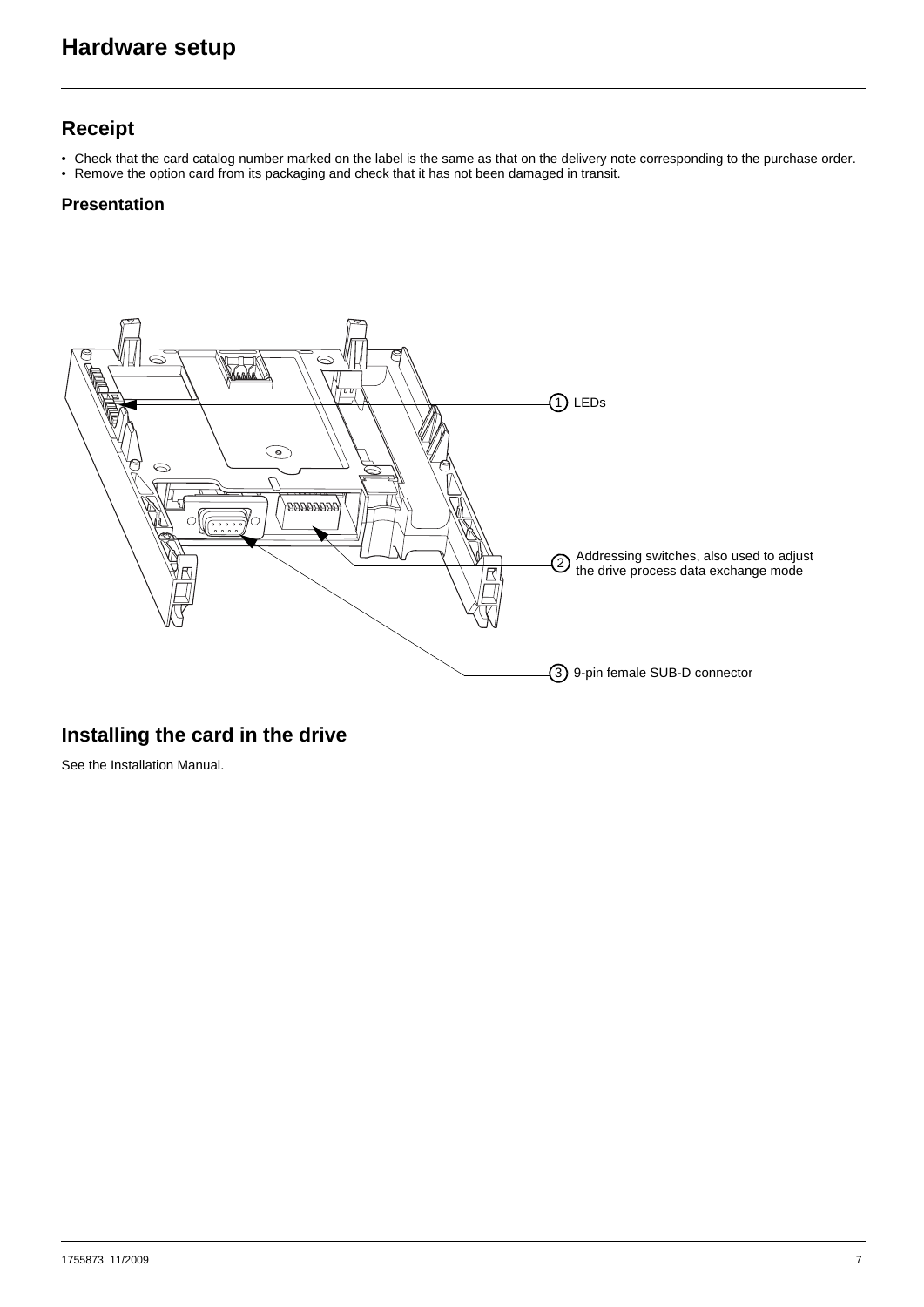### <span id="page-7-0"></span>**Connection to the bus**

### **Connector pinout**

The transmission interface conforms to the RS 485 standard and is electrically isolated from the drive.



| <b>Pin</b> | <b>Signal</b>                           | Pin | <b>Signal</b> | <b>Pin</b> | Signal                                  |
|------------|-----------------------------------------|-----|---------------|------------|-----------------------------------------|
|            | Not connected                           |     | Not connected |            | Not connected                           |
| ົ          | Not connected                           | 5   | DGND (Ground) | 8          | RxD/TxD-P<br>(Reception/Transmission +) |
| ◠          | RxD/TxD-N<br>(Reception/Transmission -) | 6   | VP (5 volts)  | 9          | Not connected                           |

### **Connection accessories**

### **Profibus DP bus connection elements**

| Description | Used                                          | Catalog number |
|-------------|-----------------------------------------------|----------------|
| Connectors  | With line terminator                          | 490 NAD 911 03 |
|             | Intermediate connection                       | 490 NAD 911 04 |
|             | Intermediate connection and<br>connector port | 490 NAD 911 05 |
|             |                                               |                |

### **Profibus DP bus connection cables**

| Description                   | Length | Catalog number |
|-------------------------------|--------|----------------|
| Profibus DP connection cables | 100 m  | TSX PBS CA 100 |
|                               | 400 m  | TSX PBS CA 400 |

#### **Example of connection:**

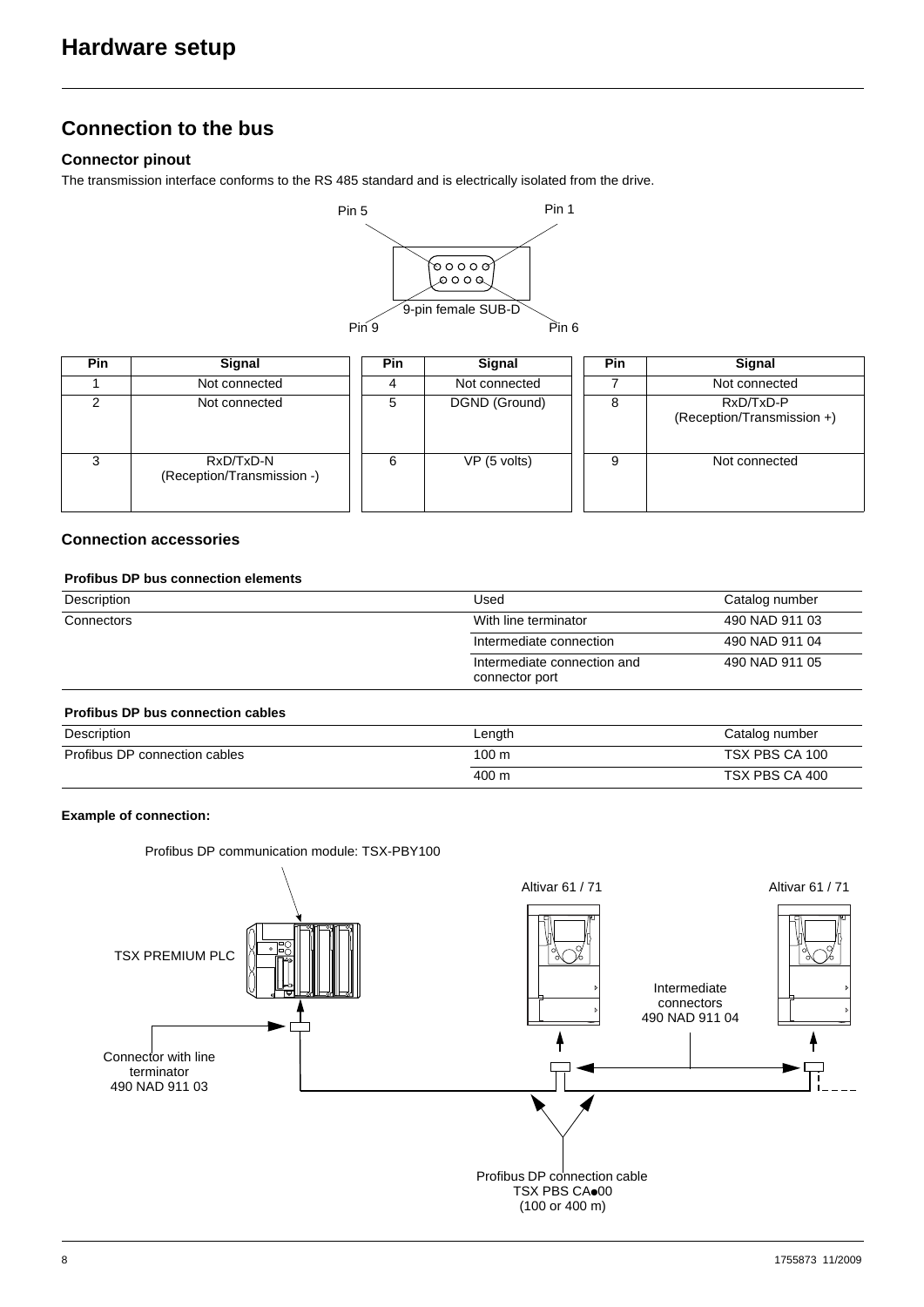### <span id="page-8-0"></span>**Recommendations**

- The user can select the data rate from a range of 9.6 kbps to 12 Mbps. This selection, made when starting up the network, applies to all the bus subscribers.
- The maximum segment length is in inverse proportion to the data rate.

| Data<br>$\cdots$<br>(kbps)<br>rate | ∽<br>v.v   | າດ ດ<br>ч<br>ے. ب | $\overline{\phantom{a}}$<br>$\sim$<br>JJ.IJ | 187.5 | 500 | 1500          | 3000 | 6000 | 12000 |
|------------------------------------|------------|-------------------|---------------------------------------------|-------|-----|---------------|------|------|-------|
| Distance/segment (m)               | 1200<br>__ | 1200<br>___       | 200                                         | 000   | 400 | 200<br>$\sim$ | 100  | 100  | 100   |

Repeaters can be used to cover greater distances.

- The bus ends with a line terminator at each end of the segment.
- Do not connect more than 32 stations per segment without a repeater, or more than 127 with a repeater.
- Keep the bus away from the power cables (clearance of at least 30 cm).
- If it is necessary for power cables to cross each other, be sure they cross at right angles.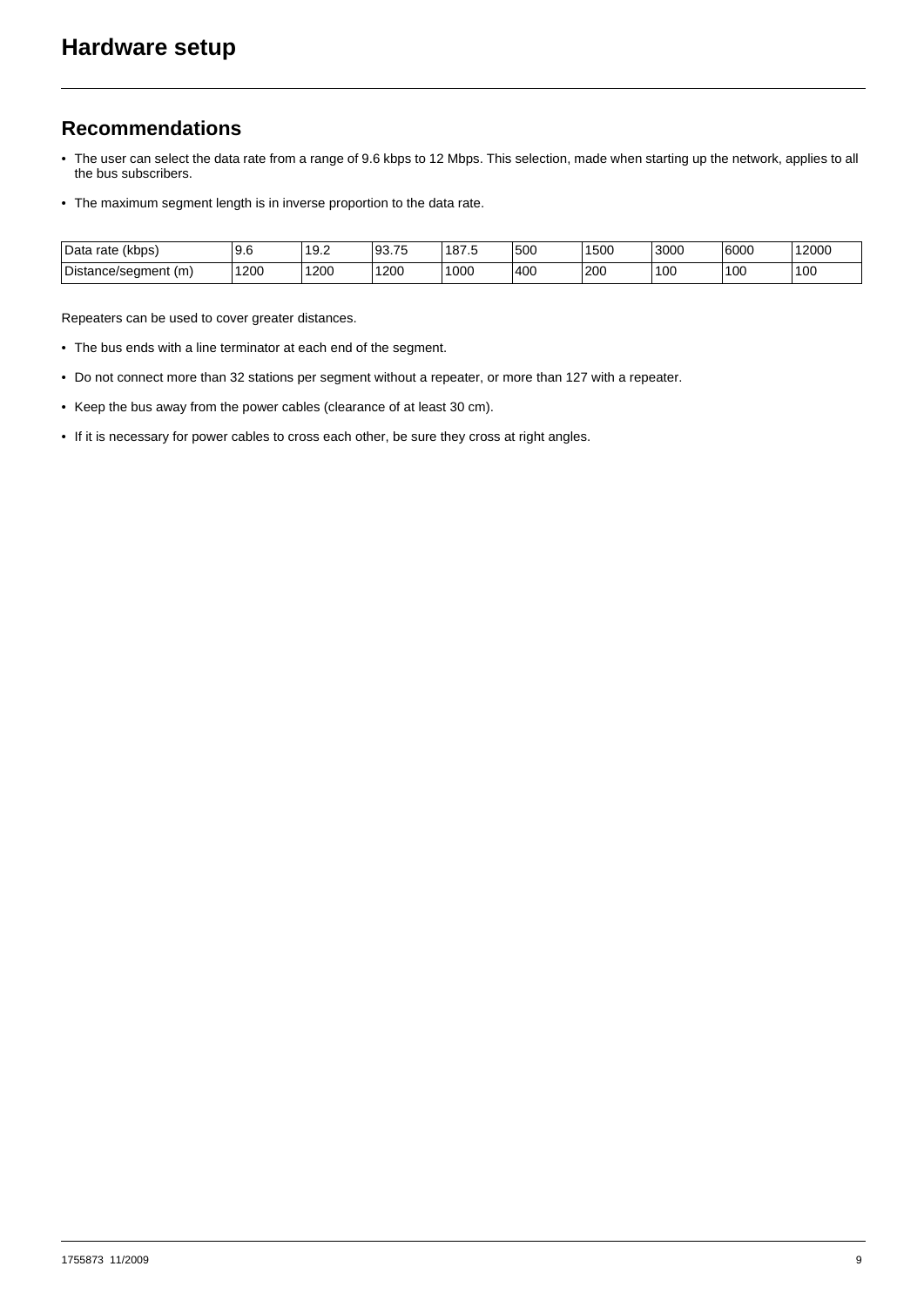### <span id="page-9-1"></span><span id="page-9-0"></span>**Configuring the switches**

**Note:**

A new configuration of the switches (address and mode) will only be applied after the next power on of the drive.

### **Selecting the operating mode**

The switch furthest to the left is used to determine the type of cyclic exchanges performed by the drive:

- Switch 0 (OFF): Altivar 61 / 71 mode
- Switch 1 (ON): Altivar 58 compatibility mode

This manual only describes Altivar 61 / 71 mode. To find out about Altivar 58 compatibility mode, refer to the ATV58-58F/ATV71 migration manual.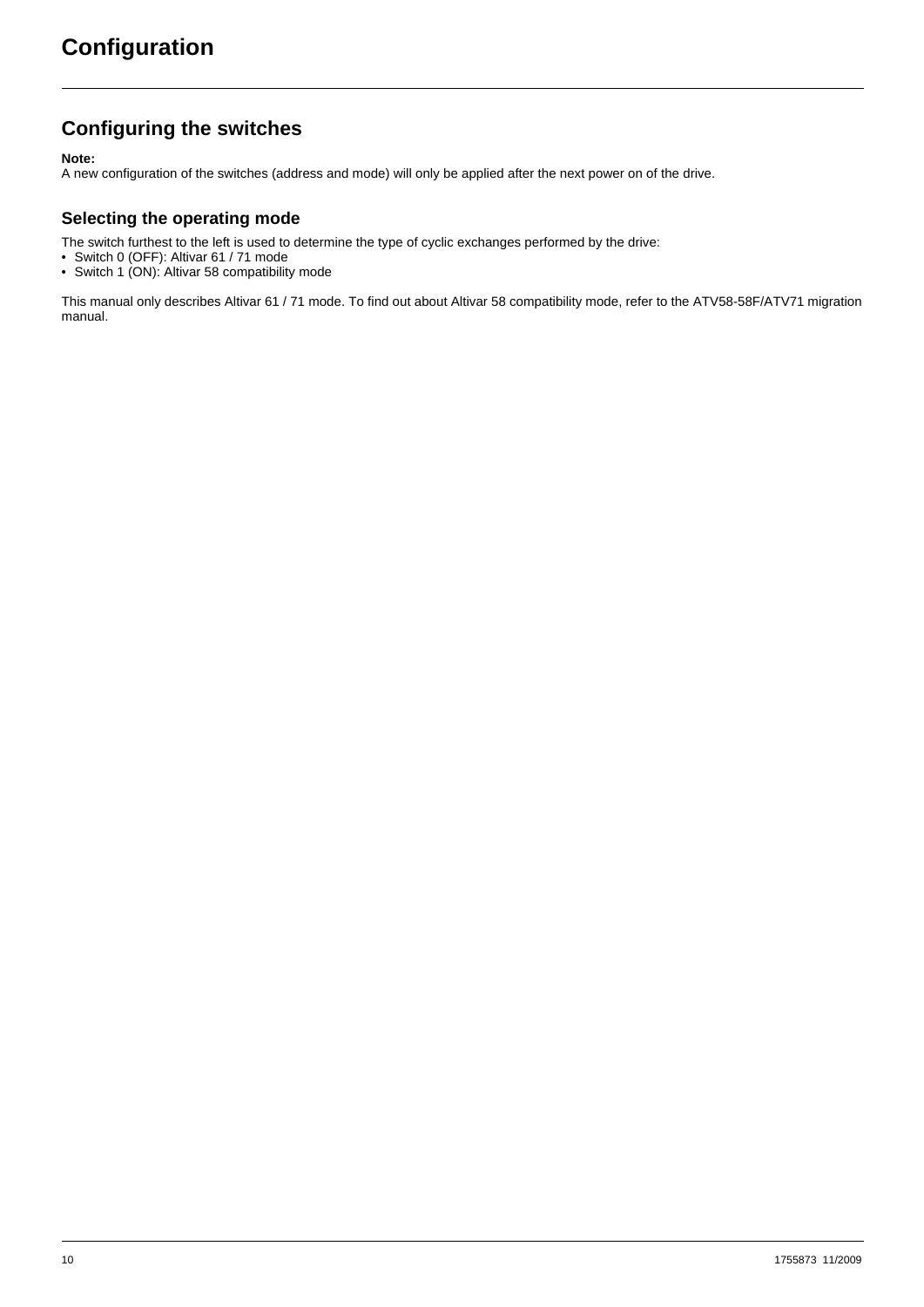### <span id="page-10-0"></span>**Coding the drive address**

An Altivar 61 / 71 is identified on the bus by its address, coded between 0 and 126. The address corresponds to the binary number given by position 0 (up/OFF) or 1 (down/ON) of the 7 switches on the right of the card.

The least significant bits are on the right.

The table below indicates the positions of the switches for all configurable addresses:

| Addr.            | <b>Switches</b> | Addr. | <b>Switches</b> | Addr. | <b>Switches</b> | Addr. | <b>Switches</b> |
|------------------|-----------------|-------|-----------------|-------|-----------------|-------|-----------------|
| $\pmb{0}$        | 0000 0000       | 32    | 0010 0000       | 64    | 0100 0000       | 96    | 0110 0000       |
| $\mathbf{1}$     | 0000 0001       | 33    | 0010 0001       | 65    | 0100 0001       | 97    | 0110 0001       |
| $\sqrt{2}$       | 0000 0010       | 34    | 0010 0010       | 66    | 0100 0010       | 98    | 0110 0010       |
| 3                | 0000 0011       | 35    | 0010 0011       | 67    | 0100 0011       | 99    | 0110 0011       |
| $\overline{4}$   | 0000 0100       | 36    | 0010 0100       | 68    | 0100 0100       | 100   | 0110 0100       |
| 5                | 0000 0101       | 37    | 0010 0101       | 69    | 0100 0101       | 101   | 0110 0101       |
| 6                | 0000 0110       | 38    | 0010 0110       | 70    | 0100 0110       | 102   | 0110 0110       |
| $\overline{7}$   | 0000 0111       | 39    | 0010 0111       | 71    | 0100 0111       | 103   | 0110 0111       |
| 8                | 0000 1000       | 40    | 0010 1000       | 72    | 0100 1000       | 104   | 0110 1000       |
| $\boldsymbol{9}$ | 0000 1001       | 41    | 0010 1001       | 73    | 0100 1001       | 105   | 0110 1001       |
| 10               | 0000 1010       | 42    | 0010 1010       | 74    | 0100 1010       | 106   | 0110 1010       |
| 11               | 0000 1011       | 43    | 0010 1011       | 75    | 0100 1011       | 107   | 0110 1011       |
| 12               | 0000 1100       | 44    | 0010 1100       | 76    | 0100 1100       | 108   | 0110 1100       |
| 13               | 0000 1101       | 45    | 0010 1101       | 77    | 0100 1101       | 109   | 0110 1101       |
| 14               | 0000 1110       | 46    | 0010 1110       | 78    | 0100 1110       | 110   | 0110 1110       |
| 15               | 0000 1111       | 47    | 0010 1111       | 79    | 0100 1111       | 111   | 0110 1111       |
| 16               | 0001 0000       | 48    | 0011 0000       | 80    | 0101 0000       | 112   | 0111 0000       |
| 17               | 0001 0001       | 49    | 0011 0001       | 81    | 0101 0001       | 113   | 0111 0001       |
| 18               | 0001 0010       | 50    | 0011 0010       | 82    | 0101 0010       | 114   | 0111 0010       |
| 19               | 0001 0011       | 51    | 0011 0011       | 83    | 0101 0011       | 115   | 0111 0011       |
| 20               | 0001 0100       | 52    | 0011 0100       | 84    | 0101 0100       | 116   | 0111 0100       |
| 21               | 0001 0101       | 53    | 0011 0101       | 85    | 0101 0101       | 117   | 0111 0101       |
| 22               | 0001 0110       | 54    | 0011 0110       | 86    | 0101 0110       | 118   | 0111 0110       |
| 23               | 0001 0111       | 55    | 0011 0111       | 87    | 0101 0111       | 119   | 0111 0111       |
| 24               | 0001 1000       | 56    | 0011 1000       | 88    | 0101 1000       | 120   | 0111 1000       |
| 25               | 0001 1001       | 57    | 0011 1001       | 89    | 0101 1001       | 121   | 0111 1001       |
| 26               | 0001 1010       | 58    | 0011 1010       | 90    | 0101 1010       | 122   | 0111 1010       |
| 27               | 0001 1011       | 59    | 0011 1011       | 91    | 0101 1011       | 123   | 0111 1011       |
| 28               | 0001 1100       | 60    | 0011 1100       | 92    | 0101 1100       | 124   | 0111 1100       |
| 29               | 0001 1101       | 61    | 0011 1101       | 93    | 0101 1101       | 125   | 0111 1101       |
| 30               | 0001 1110       | 62    | 0011 1110       | 94    | 0101 1110       | 126   | 0111 1110       |
| 31               | 0001 1111       | 63    | 0011 1111       | 95    | 0101 1111       |       | 0111 1111       |

• Addresses 0 and 1 are usually reserved for the Profibus DP masters and must not be used to configure the Profibus DP address on an Altivar 61 / 71.

• It is not advised to use address 126, which is incompatible with SSA service (Set Slave Address) and with some network configuration softwares (Sycon, ...).

Examples:



Address 23

Address 89

The address can be checked via the display terminal (see Diagnostics section).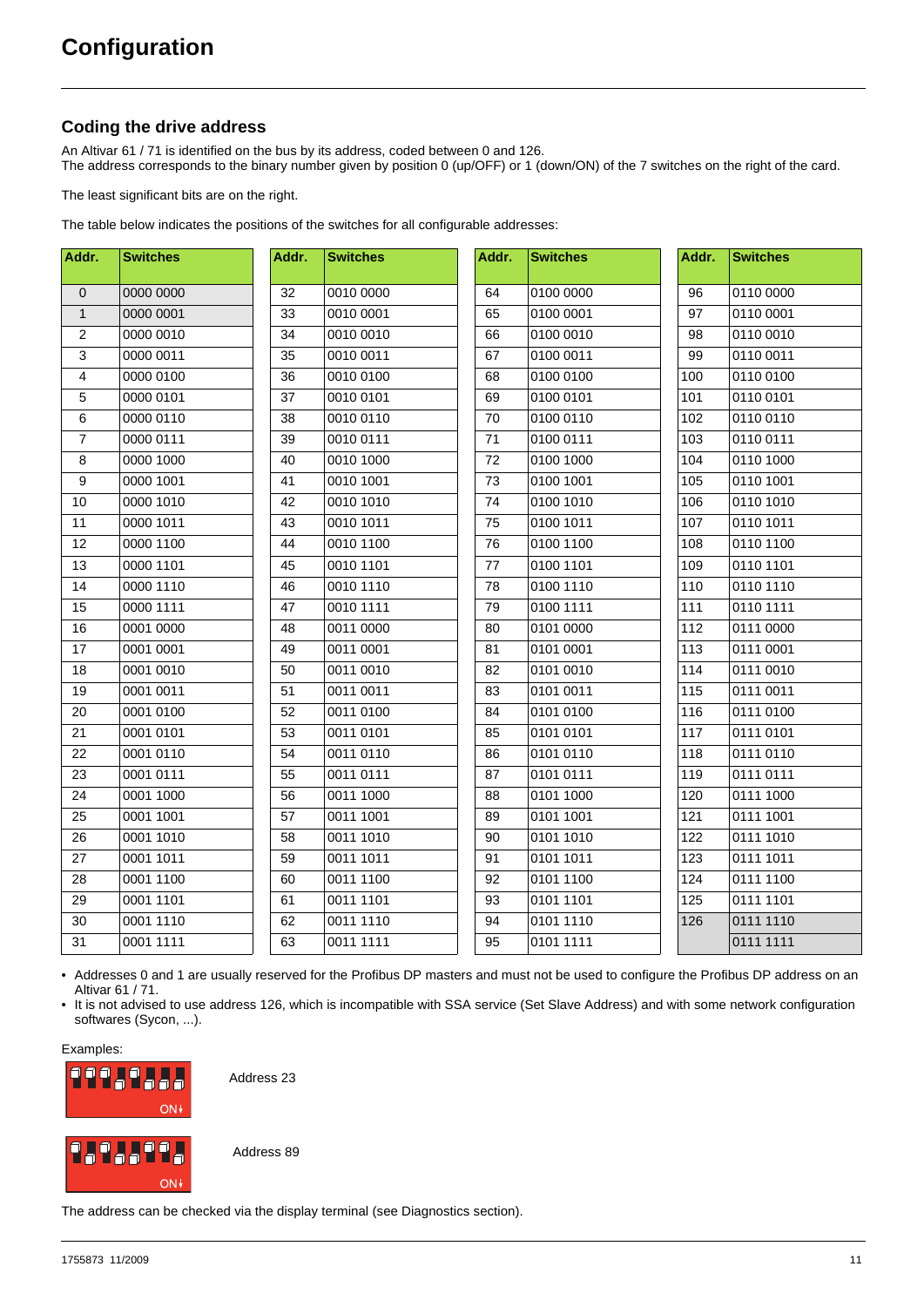### <span id="page-11-0"></span>**Control-signal configuration**

There are a number of possible configurations. For more information, refer to the programming and communication parameters manuals. The configurations below are just some of the possibilities available.

### **Control via Profibus DP in I/O profile**

The command and the target come from Profibus DP. Control is in I/O profile.

Configure the following parameters:

| Parameter               | Value       | <b>Comment</b>                                                   |
|-------------------------|-------------|------------------------------------------------------------------|
| Profile                 | I/O profile | The run command is simply obtained by bit 0 of the command word. |
| Target 1 configuration  |             | Network card The target comes from Profibus DP.                  |
| Command 1 configuration |             | Network card The command comes from Profibus DP.                 |

Configuration via the graphic display terminal or the integrated display terminal:

| <b>Menu</b>               | <b>Parameter</b>                 | ∣Value∶                                         |
|---------------------------|----------------------------------|-------------------------------------------------|
| [1.6 - COMMAND] $(EEL -)$ | [Profile] $(L H L F)$            | $\vert$ [I/O profile] ( $\vert \bar{u} \rangle$ |
|                           | $[Ref. 1 chan] (F - I)$          | <b>[Com. opt card]</b> ( $n \in E$ )            |
|                           | <b>Cond channel 1]</b> $(L d l)$ | <b>[Com. opt card]</b> ( $n \in E$ )            |

### **Control via Profibus DP or via the terminals in I/O profile**

The command and the target both come from Profibus DP or the terminals. Input LI5 at the terminals is used to switch between Profibus DP and the terminals. Control is in I/O profile.

Configure the following parameters:

| Parameter               | Value                           | <b>Comment</b>                                                   |
|-------------------------|---------------------------------|------------------------------------------------------------------|
| Profile                 | I/O profile                     | The run command is simply obtained by bit 0 of the command word. |
| Target 1 configuration  | Network card                    | Target 1 comes from Profibus DP.                                 |
| Target 1B configuration | Analog input 1 on the terminals | Target 1B comes from input Al1 on the terminals.                 |
| Target switching        | Input LI5                       | Input LI5 switches the target $(1 \leftrightarrow 1B)$ .         |
| Command 1 configuration | Network card                    | Command 1 comes from Profibus DP.                                |
| Command 2 configuration | Terminals                       | Command 2 comes from the terminals.                              |
| Command switching       | Input LI5                       | Input LI5 switches the command.                                  |

Target 1B is connected to the functions (summing, PID, etc.) that remain active, even after switching.

Configuration via the graphic display terminal or the integrated display terminal:

| <b>Menu</b>                            | <b>Parameter</b>                 | Value                        |
|----------------------------------------|----------------------------------|------------------------------|
| $[1.6 - COMMAND]$ ( $E L -$ )          | [Profile] $(L H L F)$            | [I/O profile] $(10)$         |
|                                        | [Ref. 1 chan] $(F - I)$          | [Com. card] $(nE)$           |
|                                        | <b>[Cmd channel 1]</b> $(L d l)$ | [Com. card] $(nE)$           |
|                                        | [Cmd channel 2] $(L d2)$         | [Terminals] ( $E \in \neg$ ) |
|                                        | [Cmd switching] $(5.5)$          | [L15] (L 15)                 |
| [1.7 APPLICATION FUNCT.] (F $U_{B}$ -) | [Ref. 1B chan] $(F - Ib)$        | [Al1 ref.] $(H + I)$         |
| <b>TREFERENCE SWITCH.]</b>             | [Ref 1B switching] $(r L b)$     | [L15] (L 15)                 |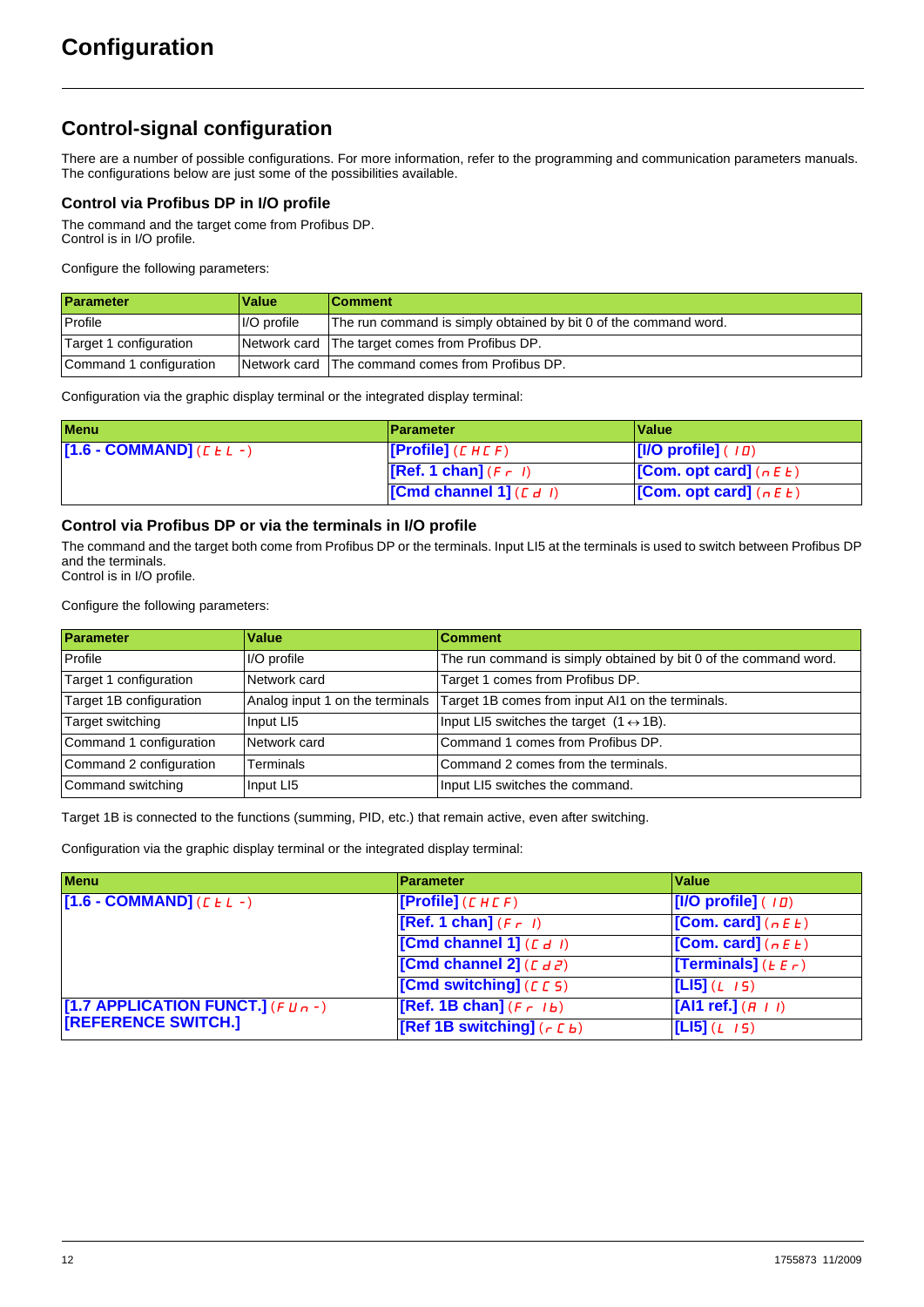### **Control via Profibus DP in Drivecom profile**

The command and the target come from Profibus DP. Control is in Drivecom profile.

Configure the following parameters:

| Parameter              | <b>Value</b>              | ∣Comment                                                                                            |
|------------------------|---------------------------|-----------------------------------------------------------------------------------------------------|
| Profile                | Combined Drivecom profile | The run commands are in Drivecom profile, the command and the target come<br>from the same channel. |
| Target 1 configuration | Network card              | The command comes from Profibus DP.                                                                 |

Configuration via the graphic display terminal or the integrated display terminal:

| <b>Menu</b>               | ∣Parameter                  | ∣Value                                                                 |  |
|---------------------------|-----------------------------|------------------------------------------------------------------------|--|
| $[T1.6 - COMMAND](LLL -)$ | <b>[Profile]</b> ( $CHLF$ ) | <b>[Combined]</b> (5 $\overline{1}$ $\overline{1}$ ) (factory setting) |  |
|                           | [Ref. 1 chan] $(F - I)$     | <b>[Com. card]</b> ( $n \in E$ )                                       |  |

### **Control via Profibus DP or the terminals in Drivecom profile**

The command and the target both come from Profibus DP or the terminals. Input LI5 at the terminals is used to switch between Profibus DP and the terminals. Control is in Drivecom profile.

Configure the following parameters:

| Parameter              | <b>Value</b>                    | ∣Comment                                                                                            |
|------------------------|---------------------------------|-----------------------------------------------------------------------------------------------------|
| Profile                | Combined Drivecom profile       | The run commands are in Drivecom profile, the command and the target<br>come from the same channel. |
| Target 1 configuration | Network card                    | Target 1 comes from Profibus DP.                                                                    |
| Target 2 configuration | Analog input 1 on the terminals | Target 2 comes from input AI1 on the terminals.                                                     |
| Target switching       | Input LI5                       | Input LI5 switches the target $(1 \leftrightarrow 2)$ and the command.                              |

Configuration via the graphic display terminal or the integrated display terminal:

| <b>Menu</b>                          | <b>Parameter</b>                                | Value                            |
|--------------------------------------|-------------------------------------------------|----------------------------------|
| $[1.6 - COMMAND]$ ( <i>C E L -</i> ) | <b>[Profile]</b> $(L H L F)$                    | $[Combined]$ (5 $\sqrt{n}$ )     |
|                                      | $[Ref. 1 chan] (F - I)$                         | <b>[Com. card]</b> ( $n \in E$ ) |
|                                      | <b>[Ref. 2 chan]</b> $(F \rightharpoondown F)$  | $\left[$ [Al1 ref.] (A    )      |
|                                      | <b>[Ref 2 switching]</b> ( $r \in \mathbb{C}$ ) | [L15](L 15)                      |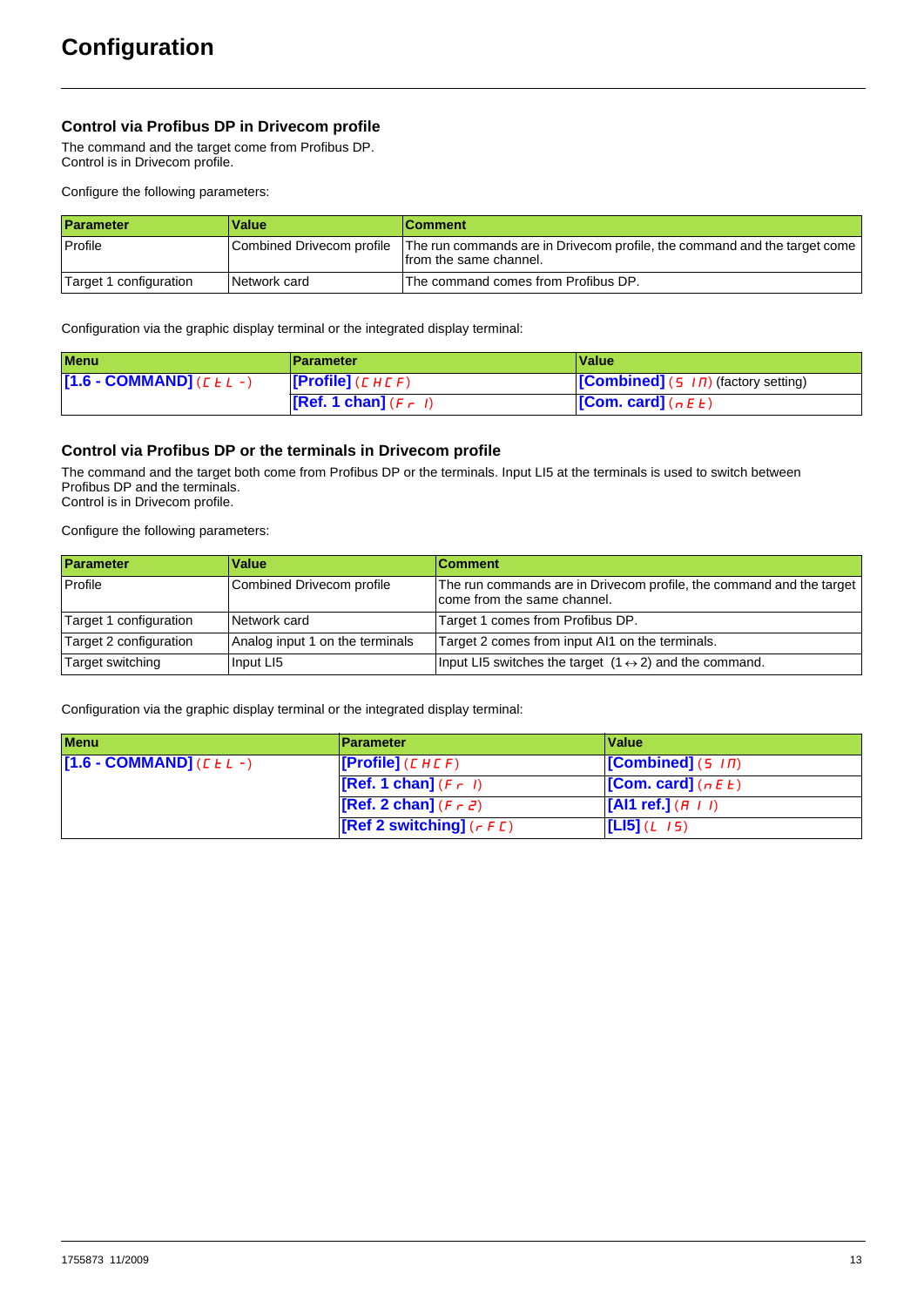### **Control in Drivecom profile via Profibus DP and target switching at the terminals**

The command comes from Profibus DP.

The target comes either from Profibus DP or from the terminals. Input LI5 at the terminals is used to switch the target between Profibus DP and the terminals.

Control is in Drivecom profile.

Configure the following parameters:

| Parameter               | Value                           | <b>Comment</b>                                                                                            |  |
|-------------------------|---------------------------------|-----------------------------------------------------------------------------------------------------------|--|
| Profile                 | Separate Drivecom profile       | The run commands are in Drivecom profile, the command and the target<br>can come from different channels. |  |
| Target 1 configuration  | Network card                    | Target 1 comes from Profibus DP.                                                                          |  |
| Target 1B configuration | Analog input 1 on the terminals | Target 1B comes from input AI1 on the terminals.                                                          |  |
| Target switching        | Input LI5                       | Input LI5 switches the target $(1 \leftrightarrow 1B)$ .                                                  |  |
| Command 1 configuration | Network card                    | Command 1 comes from Profibus DP.                                                                         |  |
| Command switching       | Channel 1                       | Channel 1 is the command channel.                                                                         |  |

Target 1B is connected to the functions (summing, PID, etc.) that remain active, even after switching.

Configuration via the graphic display terminal or the integrated display terminal:

| <b>Menu</b>                            | <b>Parameter</b>             | Value                  |
|----------------------------------------|------------------------------|------------------------|
| $[1.6 - COMMAND]$ ( <i>C E L -</i> )   | [Profile] $(L H L F)$        | [Separate] $(5EP)$     |
|                                        | [Ref. 1 chan] $(F - I)$      | [Com. card] $(n E E)$  |
|                                        | [Cmd channel 1] $(L d I)$    | [Com. card] $(nE E)$   |
|                                        | [Cmd switching] $(E E 5)$    | [ch1 active] $(L d I)$ |
| [1.7 APPLICATION FUNCT.] (F $\mu$ n -) | [Ref. 1B chan] $(F - Ib)$    | [Al1 ref.] $(H + I)$   |
| <b>REFERENCE SWITCH.]</b>              | [Ref 1B switching] $(r L b)$ | $[L15](L \t15)$        |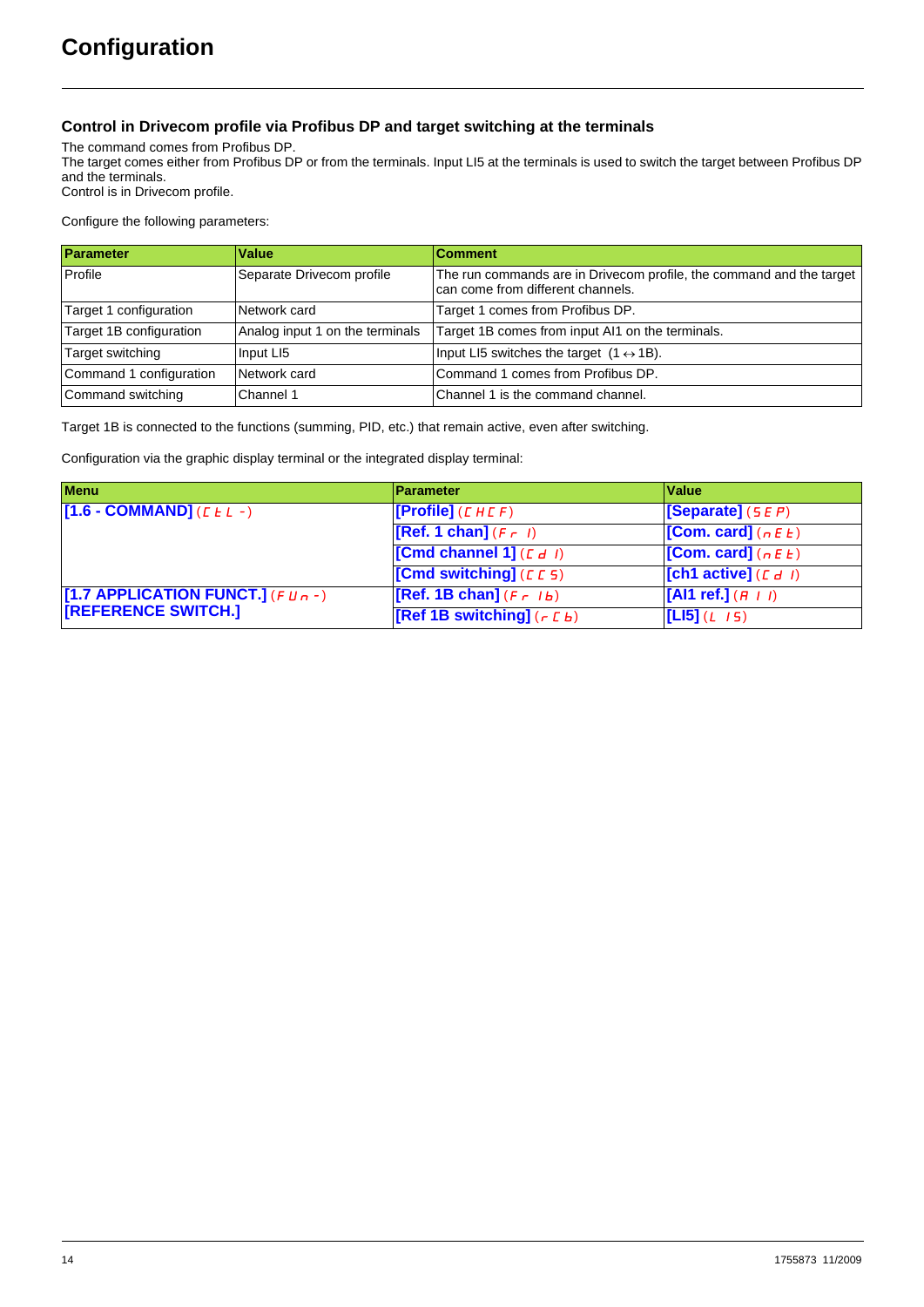### <span id="page-14-0"></span>**Configuring PZDs (communication scanner)**

PZDs are configured by configuring the communication scanner.

The 8 periodic output variables are assigned by means of parameters nCA1 to nCA8. They are configured using the graphic display terminal via the **[1.9 - COMMUNICATION]** (*C 0 II* - ) menu and **[COM. SCANNER OUTPUT]** (*D C* 5 - ) submenu.

**Note: [COM. SCANNER OUTPUT]** (D C 5 -) submenu defines the data (parameters nCA1 to nCA8) from the PLC to the drive. An nCAo parameter with a value of zero does not designate any parameter in the drive. These 8 words are described in the table below:

| <b>Parameter name</b>               | <b>Profibus variable</b> | <b>Default assignment</b> |
|-------------------------------------|--------------------------|---------------------------|
| [Scan. Out1 address] $(n E H I)$    | PZD <sub>1</sub>         | Command word (CMD)        |
| [Scan. Out2 address] $(nE \mid RZ)$ | PZD <sub>2</sub>         | Speed target (LFRD)       |
| [Scan. Out3 address] $(nE H J)$     | PZD <sub>3</sub>         | Not used                  |
| [Scan. Out4 address] $(n E H 4)$    | PZD4                     | Not used                  |
| [Scan. Out5 address] $(nE H5)$      | PZD <sub>5</sub>         | Not used                  |
| [Scan. Out6 address] $(nEHB)$       | PZD <sub>6</sub>         | Not used                  |
| [Scan. Out7 address] $(n E H 7)$    | PZD7                     | Not used                  |
| [Scan. Out8 address] (n [ A B)      | PZD <sub>8</sub>         | Not used                  |

The 8 periodic input variables are assigned by means of parameters nMA1 to nMA8. They are configured using the graphic display terminal via the  $[1.9$  - **COMMUNICATION**  $[CDM]$  - menu and **[COM. SCANNER INPUT]** ( $[ICS]$ -) submenu.

**Note: [COM. SCANNER INPUT]** (ICS-) submenu defines the data (parameters nMA1 to nMA8) from the drive to the PLC. An nMA<sup></sub> parameter with a value of zero does not designate any parameter in the drive. These 8 words are described in the table below:</sup>

| <b>Parameter name</b>                                 | <b>Profibus variable</b> | <b>Default assignment</b> |
|-------------------------------------------------------|--------------------------|---------------------------|
| [Scan. In1 address] $(n \nmid n + 1)$                 | PZD <sub>1</sub>         | Status word (ETA)         |
| [Scan. In2 address] $(n \pi R^2)$                     | PZD <sub>2</sub>         | Output speed (RFRD)       |
| [Scan. In3 address] $(n \nmid n \nmid 3)$             | PZD <sub>3</sub>         | Not used                  |
| [Scan. In4 address] $(n \nmid H \nmid Y)$             | PZD4                     | Not used                  |
| [Scan. In5 address] $(n \nmid n 5)$                   | PZD <sub>5</sub>         | Not used                  |
| [Scan. In6 address] $(n \nmid nH)$                    | PZD <sub>6</sub>         | Not used                  |
| [Scan. In7 address] $(n \nmid n \nmid 7)$             | PZD7                     | Not used                  |
| [Scan. In8 address] $(n \nmid \textit{H} \textit{H})$ | PZD <sub>8</sub>         | Not used                  |

**Example of configuring PZDs via the graphic display terminal:**

| <b>RDY</b> | <b>NET</b>         | $+0.00$ Hz                | 0A                     |
|------------|--------------------|---------------------------|------------------------|
|            |                    | <b>COM. SCANNER INPUT</b> |                        |
|            | Scan. In1 address  |                           | 3201                   |
|            | Scan. In2 address  |                           | 8604                   |
|            | Scan. In3 address  |                           | 0                      |
|            | Scan. In4 address  |                           | 0                      |
|            | Scan. In5 address  |                           | 0                      |
| Code       |                    |                           | Quick<br>$\frac{1}{2}$ |
|            | Scan. In6 address  |                           | 0                      |
|            | Scan. In 7 address |                           | 0                      |
|            | Scan. In8 address  |                           | 0                      |

| <b>NET</b> | $+0.00$ Hz         | 0A                 | <b>RDY</b> | <b>NET</b>         | $+0.00$ Hz                 | 0A       |
|------------|--------------------|--------------------|------------|--------------------|----------------------------|----------|
|            | COM. SCANNER INPUT |                    |            |                    | <b>COM. SCANNER OUTPUT</b> |          |
| address    |                    | 3201               |            | Scan, Out1 address |                            | 8501     |
| address    |                    | 8604               |            | Scan, Out2 address |                            | 8602     |
| address    |                    | $\Omega$           |            | Scan. Out3 address |                            | $\Omega$ |
| address    |                    | 0                  |            | Scan, Out4 address |                            | 0        |
| address    |                    | 0                  |            | Scan. Out5 address |                            | 0        |
|            |                    | Quick<br>$\sqrt{}$ | Code       |                    |                            | Quick    |
| address    |                    | 0                  |            | Scan. Out6 address |                            |          |
| address    |                    | 0                  |            | Scan, Out7 address |                            | 0        |
| address    |                    | 0                  |            | Scan, Out8 address |                            | 0        |

#### **Note:**

All modifications to parameters nMA1 ... nMA8 or nCA1 ... nCA8 must be made with the motor stopped. The master PLC program should be updated to take account of this modification.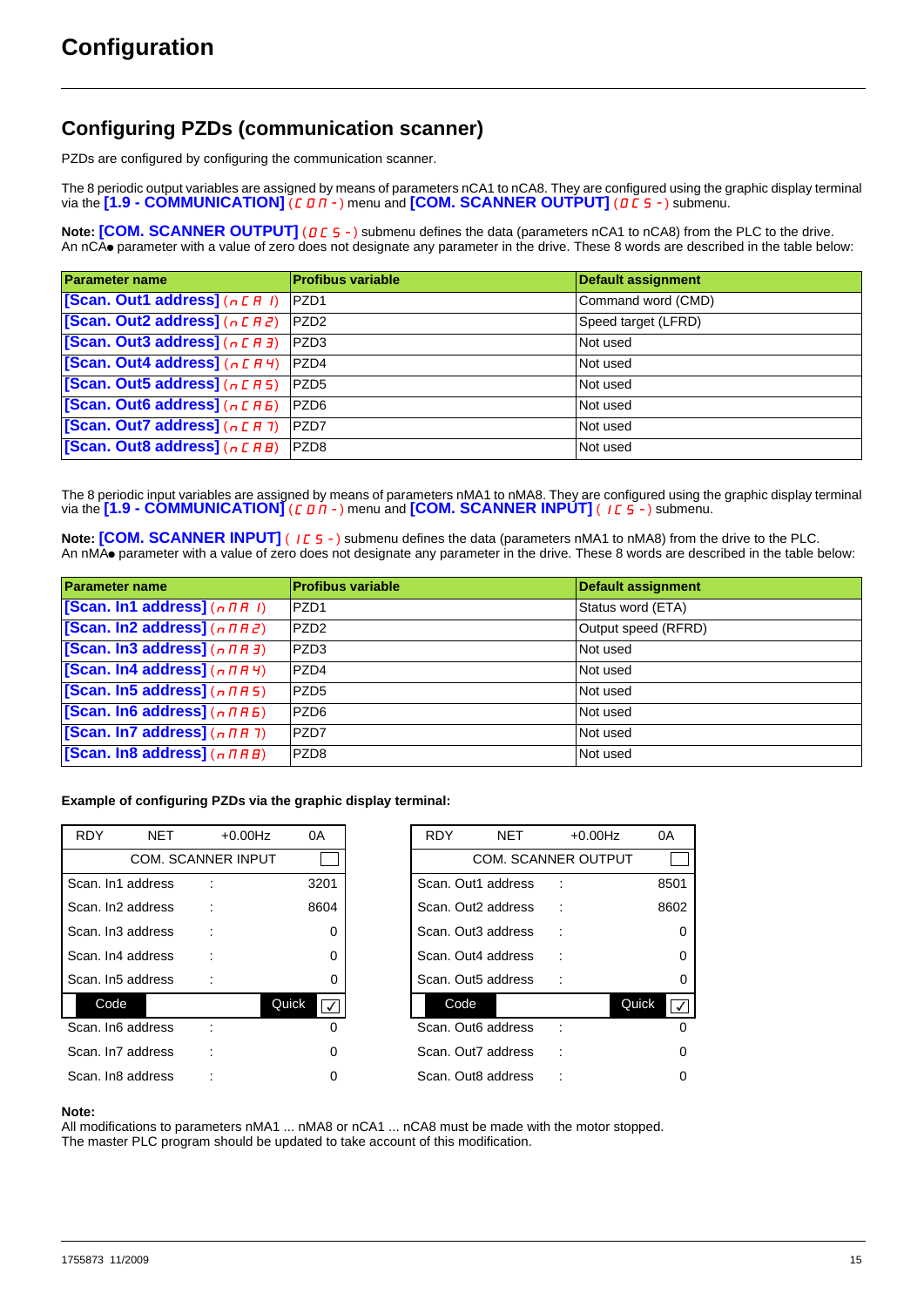### <span id="page-15-0"></span>**Configuring communication fault management**

The response of the drive in the event of a Profibus DP communication fault can be configured.

Configuration can be performed using the graphic display terminal or the integrated display terminal via the **[Network fault mgt]** (CLL) parameter in the **[1.8 - FAULT MANAGEMENT]** (FLE-) menu (**[COM. FAULT MANAGEMENT]** (CLL-) submenu).

| <b>RDY</b>        | NFT                          | $+0.00$ Hz | 0A        |
|-------------------|------------------------------|------------|-----------|
|                   | <b>COM. FAULT MANAGEMENT</b> |            |           |
| Network fault mgt |                              |            | Freewheel |
|                   | CANopen fault mgt            |            | Freewheel |
| Modbus fault mgt  |                              |            | Freewheel |
|                   |                              |            |           |
|                   |                              |            |           |
| Code              |                              | Quick      |           |

The values of the **[Network fault mgt]** (**CLL**) parameter, which trigger a drive fault **[Com. network]** (**CnF**), are:

| Value                | Meaning                           |  |
|----------------------|-----------------------------------|--|
| [Freewheel] (YES)    | Freewheel stop (factory setting). |  |
| [Ramp stop] (rMP)    | Stop on ramp.                     |  |
| [Fast stop] (FSt)    | Fast stop.                        |  |
| [DC injection] (dCl) | DC injection stop.                |  |

The values of the **[Network fault mgt]** (**CLL**) parameter, which do not trigger a drive fault, are:

| Value                                                                                                                                   | <b>Meaning</b>                                                                                                                           |
|-----------------------------------------------------------------------------------------------------------------------------------------|------------------------------------------------------------------------------------------------------------------------------------------|
| $[lgmore]$ (nO)                                                                                                                         | Fault ignored.                                                                                                                           |
| [Per STT] (Stt)                                                                                                                         | Stop according to configuration of <b>[Type of stop]</b> (Stt).                                                                          |
| Change to fallback speed, maintained as long as the fault persists and the run command has not been<br>[fallback spd] (LFF)<br>removed. |                                                                                                                                          |
| [Spd maint.] (rLS)                                                                                                                      | The drive maintains the speed at the time the fault occurred, as long as the fault persists and the run<br>command has not been removed. |

The fallback speed can be configured in the **[1.8 – FAULT MANAGEMENT]** (**FLt-**) menu using the **[Fallback speed]** (**LFF**) parameter.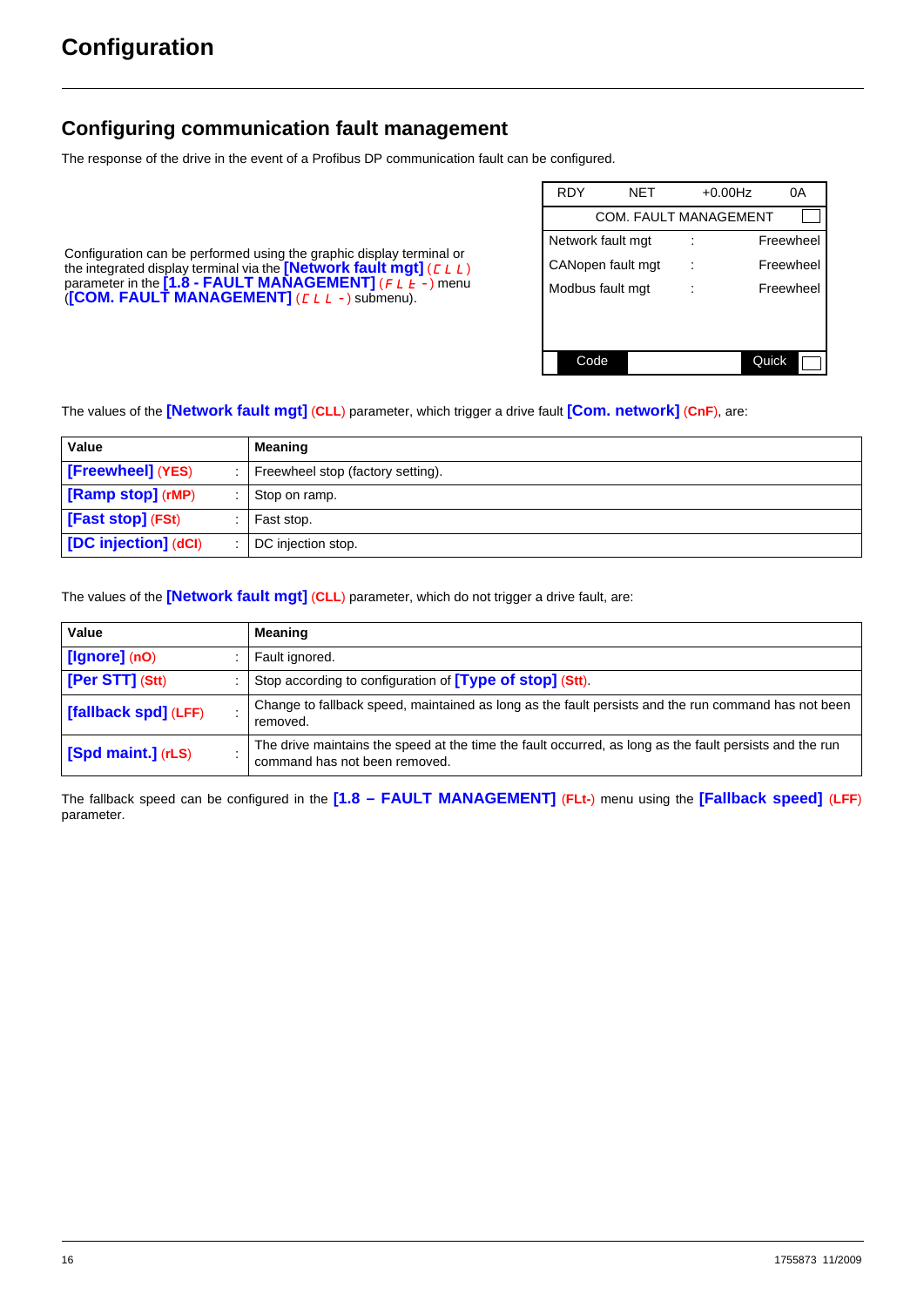### <span id="page-16-0"></span>**Configuring monitored parameters**

Up to 4 parameters can be selected and their value displayed in the **[1.2 - MONITORING]** menu on the graphic display terminal.

The selection is made via the **[6 - MONITORING CONFIG.]** menu (**[6.3 - CONFIG. COMM. MAP]** submenu).

Each parameter in the range **[Address 1 select] ... [Address 4 select]** can be used to select the parameter logic address. An address at zero is used to disable the function.

In the example given here, the monitored words are:

- Parameter 1 = Motor current (LCR): Logic address 3204; signed decimal format
- Parameter 2 = Motor torque (OTR): Logic address W3205; signed decimal format
- Parameter 3 = Last fault (LFT): Logic address W7121; hexadecimal format
- Disabled parameter: Address W0; default format: Hexadecimal format

| <b>RDY</b>       | NET | $+0.00$ Hz             | 0Α     |
|------------------|-----|------------------------|--------|
|                  |     | 6.3 CONFIG. COMM. MAP. |        |
| Address 1 select |     |                        | 3204   |
| Format address 1 |     |                        | Signed |
| Address 2 select |     |                        | 3205   |
| Format address 2 |     |                        | Signed |
| Address 3 select |     |                        | 7121   |
| Code             |     |                        | Quick  |
| Format address 3 |     |                        | Hex    |
| Address 4 select |     |                        |        |
| Format address 4 |     |                        | Hex    |

One of the three display formats below can be assigned to each monitored word:

| Format           | Range           | <b>Terminal display</b> |
|------------------|-----------------|-------------------------|
| Hexadecimal      | 0000  FFFF      | [Hex]                   |
| Signed decimal   | -32.767  32.767 | [Signed]                |
| Unsigned decimal | 065,535         | [Not signed]            |

**Note:** If a monitored parameter:

- has been assigned to an unknown address (e.g., 3200)
- has been assigned to a protected parameter
- has not been assigned

the value displayed in the **[COMMUNICATION MAP]** screen will be "**-----**" (see "Diagnostics" section).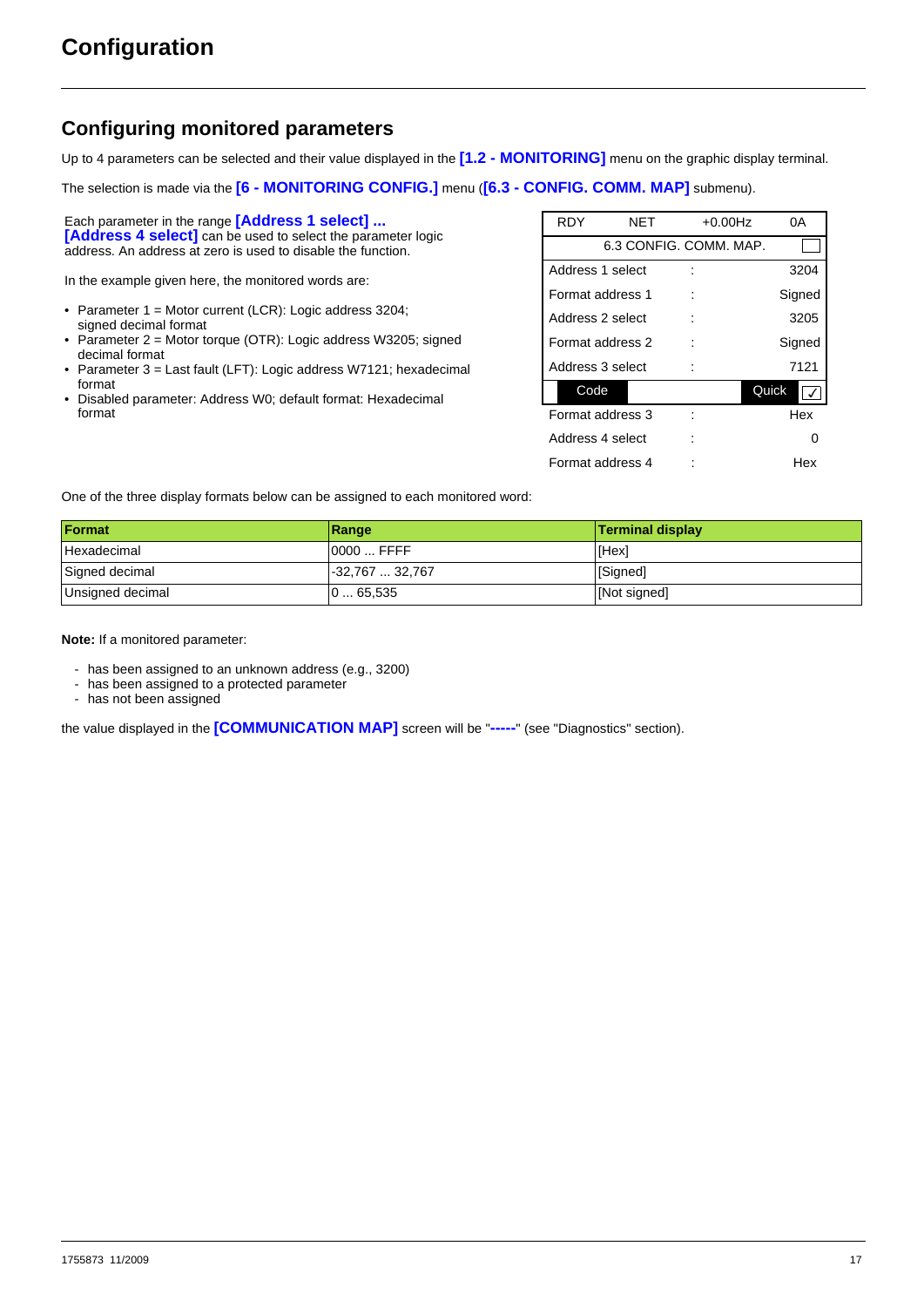### <span id="page-17-1"></span><span id="page-17-0"></span>**Controlling the address and speed of the bus**

From the terminal, select the <sup>[1.9</sup> - COMMUNICATION] (C D N -) menu (<sup>[PROFIBUS DP] (P b 5 -) submenu) to display both</sup> parameters:

- **[Address]** ( $A \neq r \neq$ ): Drive address on the bus configured on the switches
- **Eit rate]** (bdr): Bus speed imposed by the Profibus DP master

These parameters cannot be modified.

### <span id="page-17-2"></span>**LEDs**

**1.1 1.2 1.3 1.4** The Profibus DP card has two LEDs, **ST** and **DX**, visible through the window on the cover of the Altivar 61 / 71:

• The status of the Profibus DP card is indicated by the red **ST** (status) LED: LED 2.1.

• The status of the Profibus DP communication link is indicated by the green **DX** (data exchange) LED: LED 2.2.



The table below gives the meaning of the various states of these two LEDs:

| <b>Red ST</b><br><b>LED</b><br>(LED 2.1) | <b>Green DX Meaning</b><br><b>LED</b><br>(LED 2.2) |                                                                                            | Corrective actions in the event of malfunction                                                                                        |
|------------------------------------------|----------------------------------------------------|--------------------------------------------------------------------------------------------|---------------------------------------------------------------------------------------------------------------------------------------|
|                                          |                                                    | The card has been configured and its<br>parameters set correctly by the master.            |                                                                                                                                       |
|                                          |                                                    | The card is in Idle state, awaiting<br>configuration.                                      | Enter a value between 1 and 126 using the switches on the option<br>card.                                                             |
|                                          |                                                    | The card is in Wait_Prm or Wait_Cfg state.                                                 | Check the connection to the Profibus DP bus,<br>start up the PLC and, if the drive has a communication card fault<br>(CnF), reset it. |
|                                          |                                                    | The card is in ILF fault mode.                                                             | Check the connection between the Profibus DP card and the drive.                                                                      |
|                                          |                                                    | The card is in the "data exchange" state,<br>and error-free data exchange is taking place. |                                                                                                                                       |
|                                          |                                                    | No communication on the bus,<br>no data is being exchanged.                                | Check the connection to the Profibus DP bus, start up the PLC.                                                                        |

### **LED states**



LED off Slow flashing (0.5 s)





LED on Quick flashing (0.1 s)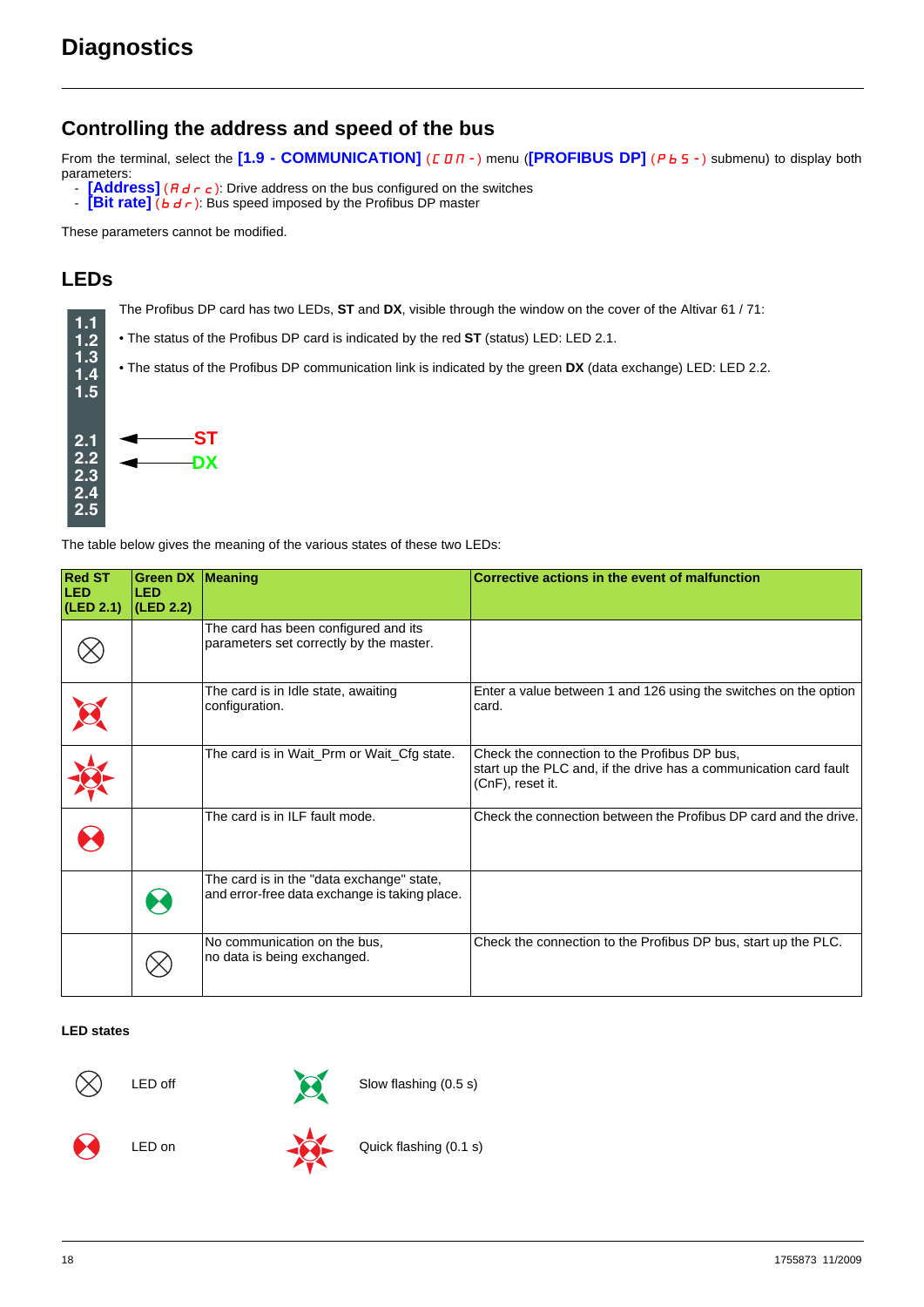### <span id="page-18-0"></span>**Control-signal diagnostics**

On the graphic display terminal, the **[1.2 - MONITORING]** menu (**[COMMUNICATION MAP]** submenu) can be used to display control-signal diagnostic information between the Altivar 61 / 71 drive and the Profibus DP master:

- Active command channel
- Value of the command word (CMD) from the active command channel
- Active target channel
- Value of the target from the active target channel
- Value of the status word
- Values of four parameters selected by the user
- In the **[COM. SCANNER INPUT MAP]** submenu: PZD input values
- In the **[COM SCANNER OUTPUT MAP]** submenu: PZD output values
- In the **[CMD. WORD IMAGE]** submenu: Command words from all channels
- In the **[FREQ. REF. WORD MAP]** submenu: Frequency targets from all channels

#### **Example of the display of communication diagnostic information**

| RUN                 | NET                      | +50.00Hz               |                     | 80A                 |  |  |  |  |  |  |
|---------------------|--------------------------|------------------------|---------------------|---------------------|--|--|--|--|--|--|
|                     | <b>COMMUNICATION MAP</b> |                        |                     |                     |  |  |  |  |  |  |
| Command channel     |                          |                        |                     | Com. card           |  |  |  |  |  |  |
| Cmd value           |                          |                        |                     | $000F_{Hex}$        |  |  |  |  |  |  |
| Channel ref. active |                          |                        |                     | Com. card           |  |  |  |  |  |  |
| Frequency ref       |                          |                        |                     | 500.0 <sub>Hz</sub> |  |  |  |  |  |  |
| Status word         |                          |                        | 8627 <sub>Hex</sub> |                     |  |  |  |  |  |  |
| Code                |                          |                        | Quick               |                     |  |  |  |  |  |  |
| W3204               |                          |                        |                     | 53                  |  |  |  |  |  |  |
| W3205               |                          |                        |                     | 725                 |  |  |  |  |  |  |
| W7132               |                          |                        |                     | 0000 <sub>Hex</sub> |  |  |  |  |  |  |
| W <sub>0</sub>      |                          |                        |                     | "Hex                |  |  |  |  |  |  |
|                     | COM. SCANNER INPUT MAP   |                        |                     |                     |  |  |  |  |  |  |
|                     |                          | COM SCANNER OUTPUT MAP |                     |                     |  |  |  |  |  |  |

CMD. WORD IMAGE

FREQ. REF. WORD

MAP

MODBUS NETWORK DIAG

MODBUS HMI DIAG

CANopen MAP

PROG. CARD SCANNER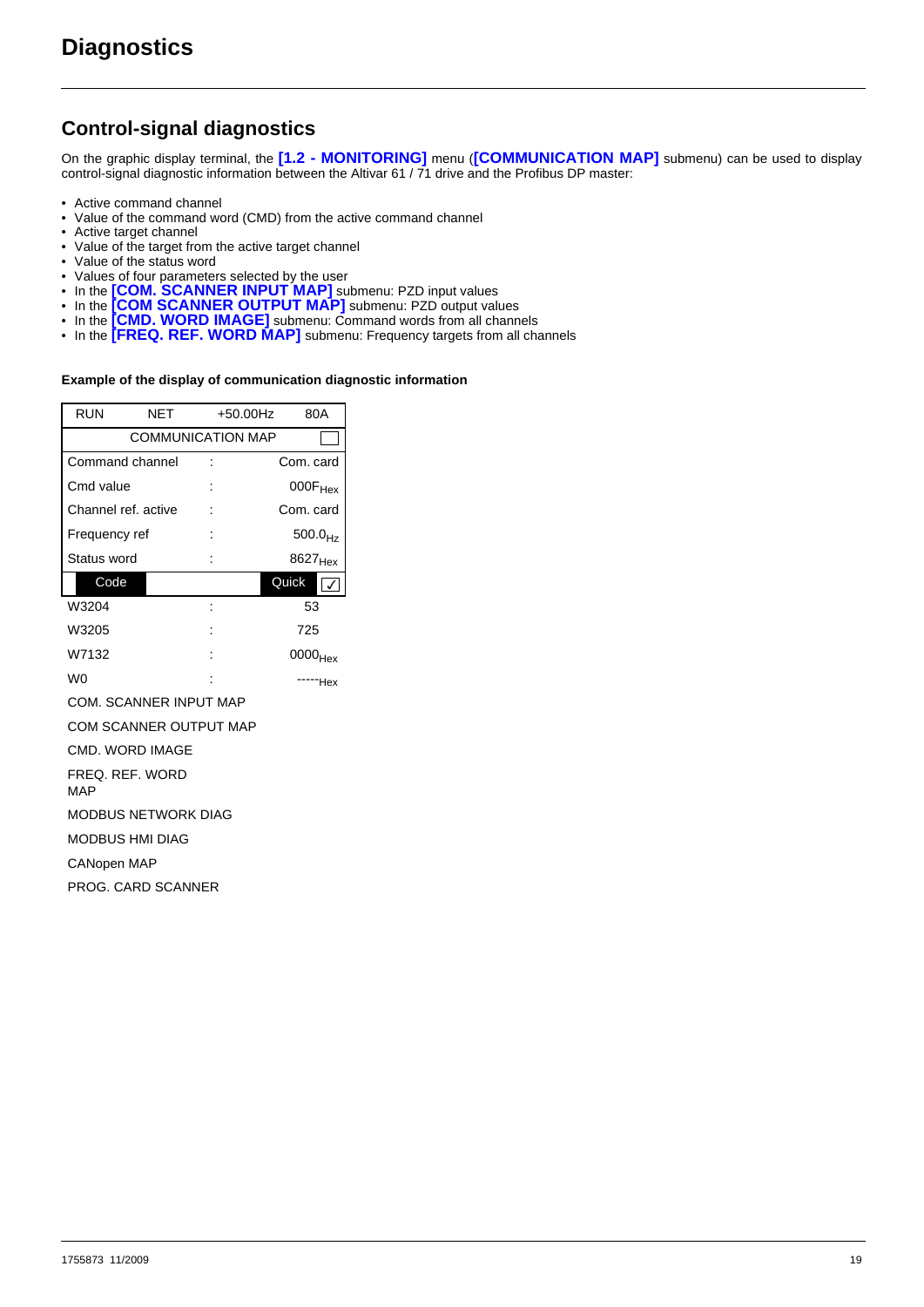### **Displaying the command word**

The **[Command channel]** parameter indicates the active command channel.

The **[Cmd value]** parameter indicates the hexadecimal value of the command word (CMD) used to control the drive.

The **[CMD. WORD IMAGE]** submenu is used to display the hexadecimal value of the command word produced by Profibus DP:

• Command word CMD3 .......... communication card channel .......... field **[Com card cmd.]**

### **Displaying the frequency target**

The **[Channel ref. active]** parameter indicates the active target channel.

The **[Frequency ref]** parameter indicates the value (in 0.1 Hz units) of the frequency target (LFR) used to control the drive.

The **[FREQ. REF. WORD MAP]** submenu is used to display the value (in 0.1 Hz units) of the speed target produced by Profibus DP:

• Speed target LFR3 .......... Profibus DP channel .......... parameter [Com. card ref.]

### **Displaying the status word**

The **[Status word]** parameter indicates the value of the status word (ETA).

### **Displaying parameters selected by the user**

The four **[W····]** parameters indicate the value of the four words selected by the user.

The address and display format of these parameters can be configured in the **[6 - MONITORING CONFIG.]** menu (**[6.3 - CONFIG. COMM. MAP]** submenu) (see "Configuration" section on page [10\)](#page-9-0).

The value of a monitored word equals "**-----**" if:

- Monitoring has not been activated (address equals W0)
	- The parameter is protected
- The parameter is not known (e.g., W3200)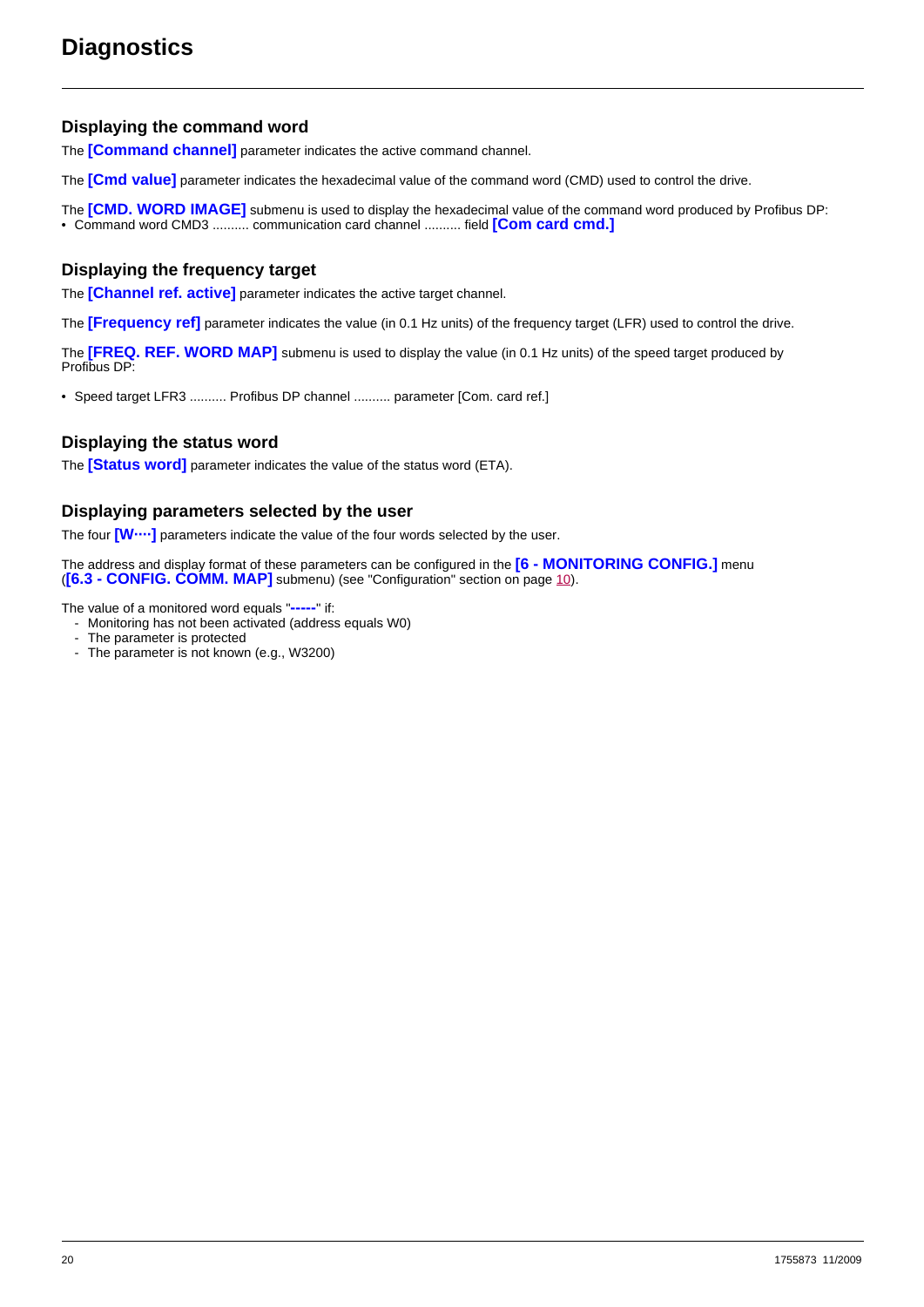### **Displaying PZDs (communication scanner)**

#### In the [1.2 - **MONITORING**] (5 *UP -* ) menu:

- The **[COM. SCANNER INPUT MAP]** ( $I$  5 A -) submenu is used to display the value of the 8 input PZDs (communication scanner input parameters NM1 to NM8).

- The **[COM SCANNER OUTPUT MAP]** ( $B$  S A -) submenu is used to display the value of the 8 output PZDs (communication scanner output parameters NC1 to NC8).

Configuration of these periodic parameters is described in the "Configuration" section.

#### **Example of displaying PZDs on the graphic display terminal:**

| <b>RUN</b>        | <b>NET</b> | +50.00Hz                      | 80A                            | <b>RUN</b>         | <b>NET</b> | $+50.00$ Hz                   | 80A                              |
|-------------------|------------|-------------------------------|--------------------------------|--------------------|------------|-------------------------------|----------------------------------|
|                   |            | <b>COM. SCANNER INPUT MAP</b> |                                |                    |            | <b>COM SCANNER OUTPUT MAP</b> |                                  |
| Com Scan In1 val. |            |                               | 34359                          | Com Scan Out1 val. |            |                               | 15                               |
| Com Scan In2 val. |            |                               | 600                            | Com Scan Out2 val. |            |                               | 598                              |
| Com Scan In3 val. |            |                               | 0                              | Com Scan Out3 val. |            |                               | $\mathbf 0$                      |
| Com Scan In4 val. |            |                               | $\Omega$                       | Com Scan Out4 val. |            |                               | $\mathbf 0$                      |
| Com Scan In5 val. |            |                               | 0                              | Com Scan Out5 val. |            |                               | 0                                |
| Code              |            |                               | Quick<br>$\overline{\sqrt{2}}$ | Code               |            |                               | Quick<br>$\overline{\mathsf{v}}$ |
| Com Scan In6 val. |            |                               | 0                              | Com Scan Out6 val. |            |                               | $\Omega$                         |
| Com Scan In7 val. |            |                               | $\Omega$                       | Com Scan Out7 val. |            |                               | 0                                |
| Com Scan In8 val. |            |                               | 0                              | Com Scan Out8 val. |            |                               | 0                                |

| <b>RUN</b> | <b>NET</b>        | +50.00Hz                      | 80A         |
|------------|-------------------|-------------------------------|-------------|
|            |                   | <b>COM. SCANNER INPUT MAP</b> |             |
|            | Com Scan In1 val. |                               | 34359       |
|            | Com Scan In2 val. |                               | 600         |
|            | Com Scan In3 val. |                               | 0           |
|            | Com Scan In4 val. |                               | 0           |
|            | Com Scan In5 val. |                               | 0           |
| Code       |                   |                               | Quick<br>ℾ✓ |
|            | Com Scan In6 val. |                               | 0           |
|            | Com Scan In7 val. |                               | 0           |
|            | Com Scan In8 val. |                               |             |

In this example, only the first two parameters have been configured (default assignment).

| [Com Scan In1 val.]  |     | $=$ [34343] Status word = 34359 = 16#8637 | $\rightarrow$ Drivecom status "Operation enabled",<br>reverse operation, speed reached. |
|----------------------|-----|-------------------------------------------|-----------------------------------------------------------------------------------------|
| [Com Scan In2 val.]  | $=$ | $[600]$ Output speed = 600                | $\rightarrow 600$ rpm                                                                   |
| [Com Scan Out1 val.] | $=$ | [15] Command word = $15 = 16 \# 000F$     | $\rightarrow$ "Enable operation" (Run) command                                          |
| [Com Scan Out2 val.] | $=$ | $[598]$ Speed target = 600                | $\rightarrow$ 598 rpm                                                                   |
|                      |     |                                           |                                                                                         |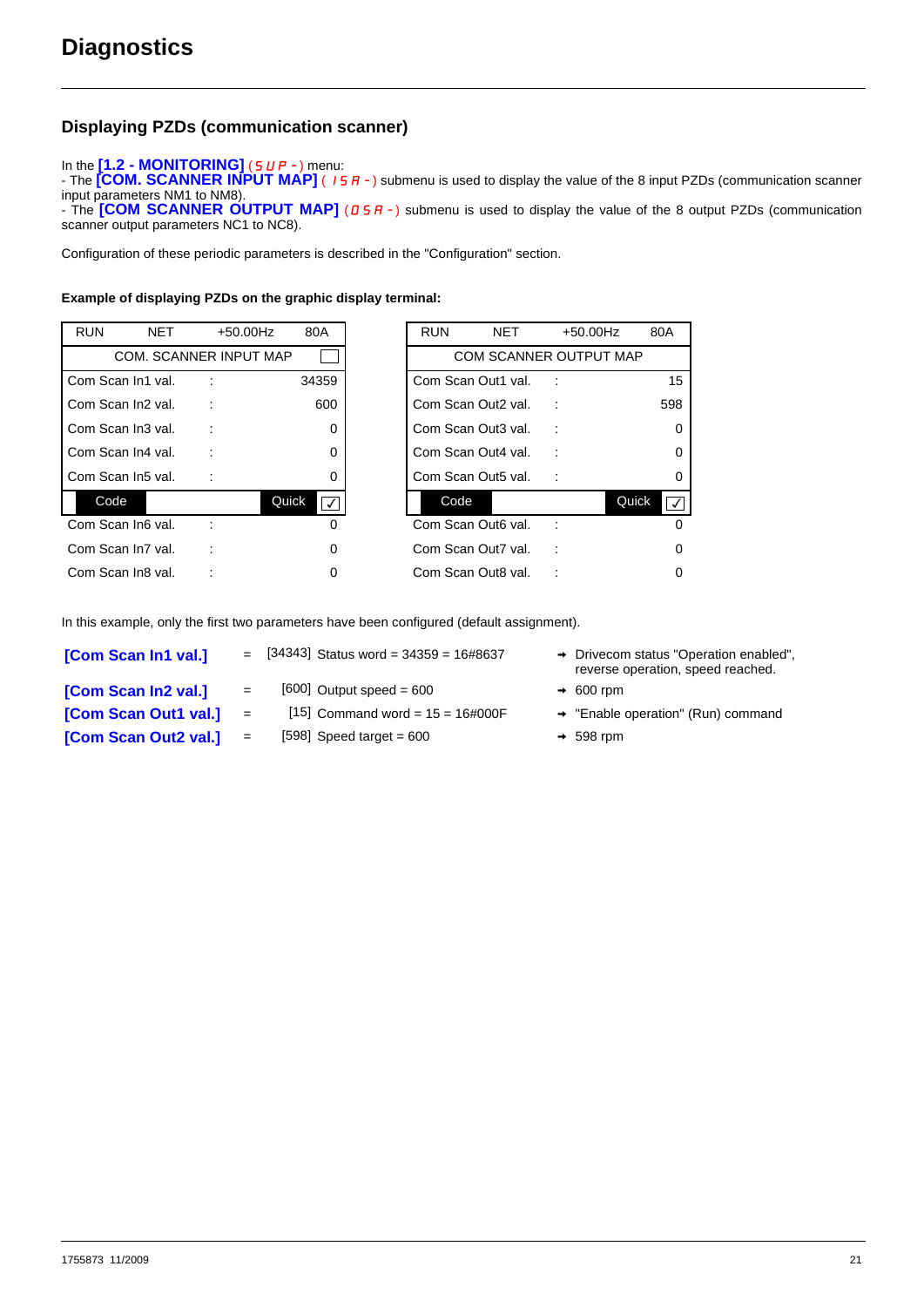### <span id="page-21-0"></span>**Communication faults**

Profibus DP communication faults are displayed by the red RD indicator of the Profibus DP card.

In factory settings, a Profibus DP communication fault triggers a re-settable drive fault **[Com. network] (CnF)** and a freewheel stop.

The response of the drive in the event of a Profibus DP communication fault can be changed (see "Configuring communication fault management")

- Drive fault<sup>[</sup>Com. network] (CnF) (freewheel stop, stop on ramp, fast stop or DC injection stop).
- No drive fault (stop, maintain, fallback).

The fault management is described in the user's manual "Communication parameters", chapter "Communication monitoring":

- After initialization (power up), the drive checks that at least one of the command or target parameters has been written once via Profibus DP.
- Then, if a Profibus DP communication fault occurs, the drive reacts according to the configuration (stop, maintain, fallback ...).

The origin of the last Profibus DP communication fault can be displayed by the parameter **[Com. network] (CnF)** :

| Value | Description of the values of the parameter [Com. network] (CnF)                                                                                  |
|-------|--------------------------------------------------------------------------------------------------------------------------------------------------|
| 0     | No faultt                                                                                                                                        |
|       | Time out on the reception of the periodic variables addressed to the drive. This time out is adjustable by the network<br>configuration software |
|       | Identification error between the Profibus DP card of the drive and the Profibus DP master.                                                       |
| 3     | Identification error of the Profibus DP card of the drive (hardware problem).                                                                    |

The parameter **[Com. network] (CnF)** is displayed on the display terminal (graphic only): **[1.10 DIAGNOSTICS] (DGT-)** menu, **[MORE FAULT INFO] (AFI-)** submenu.

### <span id="page-21-1"></span>**Card fault**

The **[Option int link] (ILF)** fault appears when there are serious problems:

- Hardware problem on the Profibus DP card itself.
- Dialog faults between the option card and the drive.

It is not possible to configure the behavior of the drive in the event of a **[Option int link] (ILF)** fault, the drive stops in freewheel. This type of fault cannot be reset.

Two parameters display the origin of the last **[Option int link] (ILF)** faults :

- **[Internal link fault 1] (ILF1)** displays the error that occurred on option card no. 1 (directly mounted on the drive),
- **[Internal link fault 2] (ILF2)** displays the error that occurred on option card no. 2 (mounted on the option card no. 1),

The parameter **[Internal link fault 1] (ILF1)** and **[Internal link fault 2] (ILF2)** are displayed on the display terminal (graphic only): **[1.10 DIAGNOSTICS] (DGT-)** menu, **[MORE FAULT INFO] (AFI-)** submenu.

| <b>Value</b> | Description of the values of the parameter Internal link fault 1] (ILF1) and [Internal link fault 2] (ILF2) |
|--------------|-------------------------------------------------------------------------------------------------------------|
| 0            | No fault                                                                                                    |
| 1            | Loss of internal communication with the drive                                                               |
| 2            | Hardware malfunction detected                                                                               |
| 3            | Error in the EEPROM checksum                                                                                |
| 4            | Faulty EEPROM                                                                                               |
| 5            | Faulty Flash memory                                                                                         |
| 6            | Faulty RAM memory                                                                                           |
| 7            | Faulty NVRAM memory                                                                                         |
| 8            | Faulty analog input                                                                                         |
| 9            | Faulty analog output                                                                                        |
| 10           | Faulty logic input                                                                                          |
| 11           | Faulty logic output                                                                                         |
| 101          | Unknown card                                                                                                |
| 102          | Dialog faults between the option card and the drive                                                         |
| 103          | Dialog time out between the option card and the drive                                                       |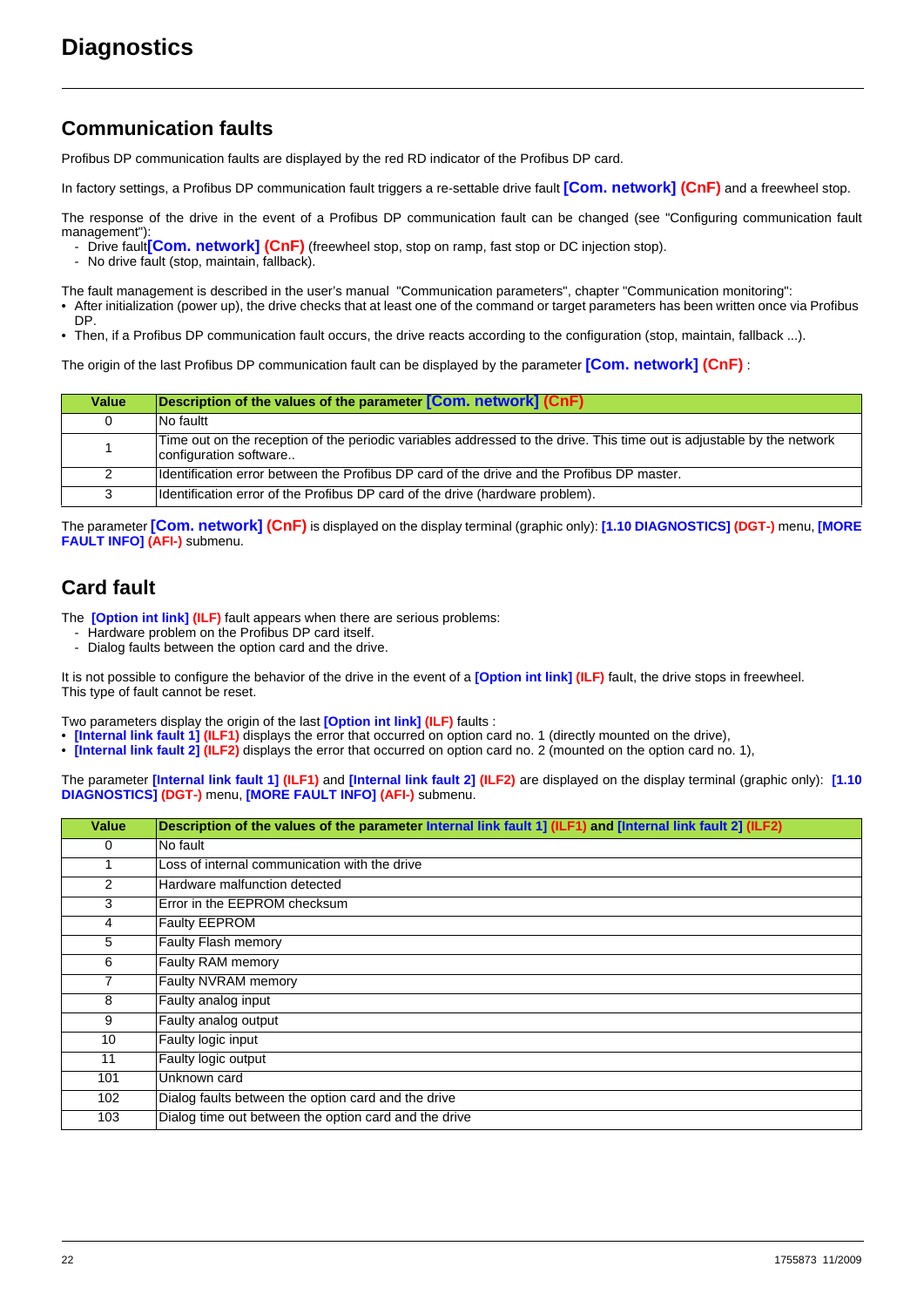### <span id="page-22-1"></span><span id="page-22-0"></span>**Profibus DP protocol**

Data is exchanged according to the master-slave principle.

Only the master can initialize communication. The slaves behave like servers responding to requests from masters.

Several masters can coexist on the same bus. In this case, the slave I/O can be read by all the masters. However, a single master has write access to the outputs. The number of data items exchanged is defined at the time of configuration.

A GSD file contains the configuration information for the Altivar 61 / 71 with Profibus DP. This file is used by the PLC during the configuration phases.

The GSD file is unique to the whole Altivar 61 / 71 range. It does not describe the drive parameters, just the communication information. This file appears on the CD-ROM supplied with the drive.

The Profibus DP card for Altivar 61 / 71 drives only supports Type 5 (Byte-String 28) cyclic frames in PPO (Parameter-Process Data-Object) format.

Type 5 PPO cyclic frames feature 14 periodic variables that are used for 2 types of service:

- I/O exchanges (PZD)
- Aperiodic exchanges (PKW) for parameter setting, configuration and diagnostics

PKW aperiodic exchanges are included in the cyclic frames and do not require special frames. An aperiodic exchange is used to read or write a parameter. The Altivar 61 / 71 PKW service does not conform to Profidrive.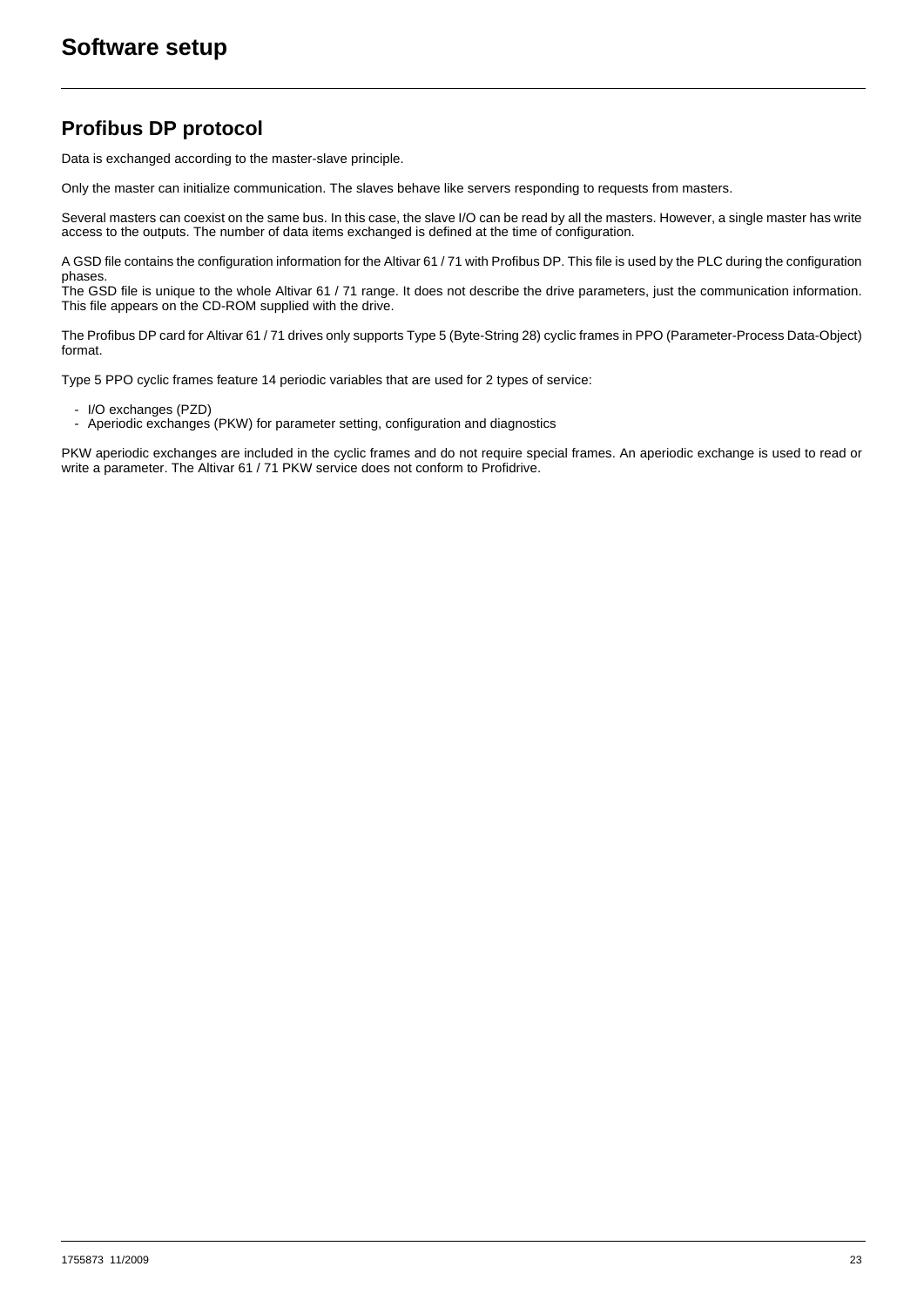### <span id="page-23-0"></span>**Output PZDs**

The first eight bytes contain an aperiodic request (PKW) to write or read a parameter. The remaining 20 bytes contain the output PZDs (written from the Profibus master), of which only PZD1 to PZD8 are significant.

|            |            | J |                  | ٥                | 6                                                |             |      |    | 10               |                  | 12               | 13       | 14                |  |
|------------|------------|---|------------------|------------------|--------------------------------------------------|-------------|------|----|------------------|------------------|------------------|----------|-------------------|--|
| <b>PKW</b> |            |   |                  |                  |                                                  |             |      |    | PZD <sub>1</sub> |                  | PZD <sub>2</sub> |          | PZD <sub>3</sub>  |  |
|            | <b>PKE</b> |   | R/W              |                  | <b>PWE</b><br>NC <sub>1</sub><br>N <sub>C2</sub> |             |      |    |                  |                  | NC <sub>3</sub>  |          |                   |  |
|            |            |   |                  |                  |                                                  |             |      |    |                  |                  |                  |          |                   |  |
| 15         | 16         |   | 18               | 19               | 20                                               | $2^{\circ}$ | 22   | 23 | 24               | 25               | 26               | 2.       | 28                |  |
|            | PZD4       |   | PZD <sub>5</sub> |                  | PZD <sub>6</sub>                                 |             | PZD7 |    | PZD <sub>8</sub> | PZD <sub>9</sub> |                  |          | PZD <sub>10</sub> |  |
|            | NC4        |   | NC <sub>5</sub>  | N <sub>C</sub> 6 |                                                  |             | NC7  |    | N <sub>C</sub> 8 | Not used         |                  | Not used |                   |  |

| <b>PKW</b> request: |                                                                      |
|---------------------|----------------------------------------------------------------------|
| <b>PKE</b>          | Parameter logic address                                              |
| <b>RIW</b>          | Request code<br>0: No request<br>1: Read<br>2: Write                 |
| <b>PWE</b>          | For a read request: Not used<br>For a write request: Parameter value |

Cyclic control and adjustment parameters:

PZD1: Communication scanner output word 1 (NC1)

PZD2: Communication scanner output word 2 (NC2)

PZD3: Communication scanner output word 3 (NC3)

PZD4: Communication scanner output word 4 (NC4)

PZD5: Communication scanner output word 5 (NC5)

PZD6: Communication scanner output word 6 (NC6)

PZD7: Communication scanner output word 7 (NC7)

PZD8: Communication scanner output word 8 (NC8)

The default assignment of the periodic output data is:

• PZD1 = Command word

• PZD2 = Speed target

• PZD 3 to PZD 10 = Not used

|                          |                      | c                        |                      | 5  | 6                |                  | o                | 9                | 10               |                   | 12       | ィっ<br>د ا | 14 |
|--------------------------|----------------------|--------------------------|----------------------|----|------------------|------------------|------------------|------------------|------------------|-------------------|----------|-----------|----|
|                          |                      |                          | <b>PKW</b>           |    | PZD <sub>1</sub> |                  | PZD <sub>2</sub> |                  | PZD <sub>3</sub> |                   |          |           |    |
|                          | <b>PKE</b>           |                          | R/W                  |    | <b>PWE</b>       |                  |                  | Command word     |                  | Speed target      |          | Not used  |    |
|                          |                      |                          |                      |    |                  |                  |                  |                  |                  |                   |          |           |    |
| 15                       | 16                   |                          | 18                   | 19 | 20               | 21               | 22               | 23               | 24               | 25                | 26       | 27        | 28 |
| PZD4<br>PZD <sub>5</sub> |                      | PZD <sub>6</sub><br>PZD7 |                      |    |                  | PZD <sub>8</sub> |                  | PZD <sub>9</sub> |                  | PZD <sub>10</sub> |          |           |    |
|                          | Not used<br>Not used |                          | Not used<br>Not used |    |                  |                  | Not used         |                  | Not used         |                   | Not used |           |    |

The assignment of PZDs is described in the Configuration section.

How to display the value of the PZDs is described in the "Diagnostics" section.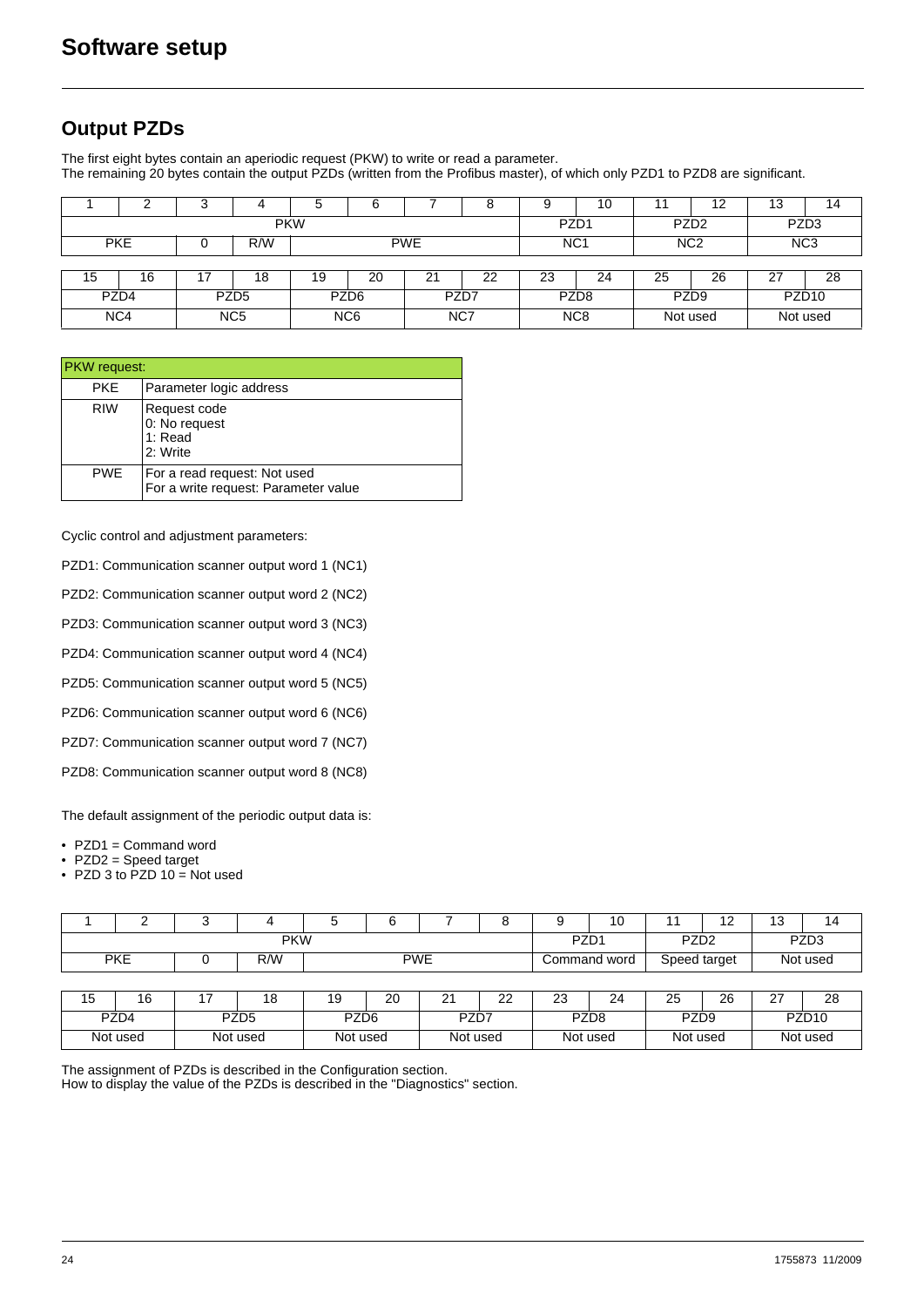### <span id="page-24-0"></span>**Input PZDs**

The first eight bytes contain the response (PKW) to the aperiodic read/write request. The remaining 20 bytes contain the input PZDs (read mode), of which only PZD1 to PZD8 are significant.

|            | -                                 |  |  |  |  |                 |  |                          | . .<br>◡ |                 | $\sim$<br>. .    | שו |  |
|------------|-----------------------------------|--|--|--|--|-----------------|--|--------------------------|----------|-----------------|------------------|----|--|
| <b>PKW</b> |                                   |  |  |  |  |                 |  | PZD1<br>PZD <sub>2</sub> |          |                 | PZD <sub>3</sub> |    |  |
|            | <b>PKE</b><br>R/W/N<br><b>PWE</b> |  |  |  |  | NM <sub>1</sub> |  | NM <sub>2</sub>          |          | NM <sub>3</sub> |                  |    |  |

| . –<br>שו | . .  | - | $\sim$<br>ט      | 19 | $\sim$<br>∠∪    | $\sim$<br>- | $\sim$<br><u>__</u> | $\sim$<br>ںے<br>__ | $\sim$<br>24 | $\sim$<br>∼      | 26       | $\sim$<br>-       | ററ<br>zo |
|-----------|------|---|------------------|----|-----------------|-------------|---------------------|--------------------|--------------|------------------|----------|-------------------|----------|
|           | PZD4 |   | PZD <sub>5</sub> |    | PZD6            |             | PZD7                | PZD <sub>8</sub>   |              | PZD <sub>9</sub> |          | PZD <sub>10</sub> |          |
|           | NM4  |   | NM <sub>5</sub>  |    | NM <sub>6</sub> |             | NM7                 |                    | NM8          |                  | Not used | Not used          |          |

|            | <b>PKW</b> request                                                                                           |  |  |  |  |  |  |  |  |
|------------|--------------------------------------------------------------------------------------------------------------|--|--|--|--|--|--|--|--|
| <b>PKE</b> | Parameter logic address                                                                                      |  |  |  |  |  |  |  |  |
| R/W/N      | Response code<br>0: No request<br>1: Successful read report<br>2: Successful write report<br>7: Error report |  |  |  |  |  |  |  |  |
| <b>PWE</b> | For a successful request: Parameter value<br>For an incorrect request:                                       |  |  |  |  |  |  |  |  |
|            | 0: Incorrect address<br>1: Write access denied                                                               |  |  |  |  |  |  |  |  |

Cyclic monitoring parameters:

PZD1: Communication scanner input word 1 (NM1)

PZD2: Communication scanner input word 2 (NM2)

PZD3: Communication scanner input word 3 (NM3)

PZD4: Communication scanner input word 4 (NM4)

PZD5: Communication scanner input word 5 (NM5)

PZD6: Communication scanner input word 6 (NM6)

PZD7: Communication scanner input word 7 (NM7)

PZD8: Communication scanner input word 8 (NM8)

The default assignment of the periodic input data is:

• PZD1 = Status word (ETA)

• PZD2 = Output speed (RFRD)

• PZD 3 to PZD  $10 = Not used$ 

|            | -                 |  |  |  |             |  |                                      | 10 |                  | $\overline{ }$<br>. . | . .<br>ر ِ | 14. |
|------------|-------------------|--|--|--|-------------|--|--------------------------------------|----|------------------|-----------------------|------------|-----|
| <b>PKW</b> |                   |  |  |  |             |  | PZD <sub>1</sub><br>PZD <sub>2</sub> |    | PZD <sub>3</sub> |                       |            |     |
| <b>PKE</b> | <b>PWE</b><br>R/W |  |  |  | Status word |  | Output speed                         |    |                  | Not used              |            |     |

| $\overline{ }$<br>ں ا | 16                                           |  | ı o      | ں ،                      | 20       | $\sim$<br>-      | $\sim$<br>∠∠ | $\sim$<br>دے | 24 | 25                | 26 | $\sim$<br>. . | 28 |
|-----------------------|----------------------------------------------|--|----------|--------------------------|----------|------------------|--------------|--------------|----|-------------------|----|---------------|----|
|                       | PZD4<br>PZD <sub>5</sub>                     |  |          | PZD <sub>6</sub><br>PZD7 |          | PZD <sub>8</sub> |              | PZD9         |    | PZD <sub>10</sub> |    |               |    |
|                       | Not used<br>Not used<br>Not used<br>Not used |  | Not used |                          | Not used |                  | Not used     |              |    |                   |    |               |    |

The assignment of PZDs is described in the Configuration section on page [11](#page-10-0). How to display the value of the PZDs is described in the "Diagnostics" section.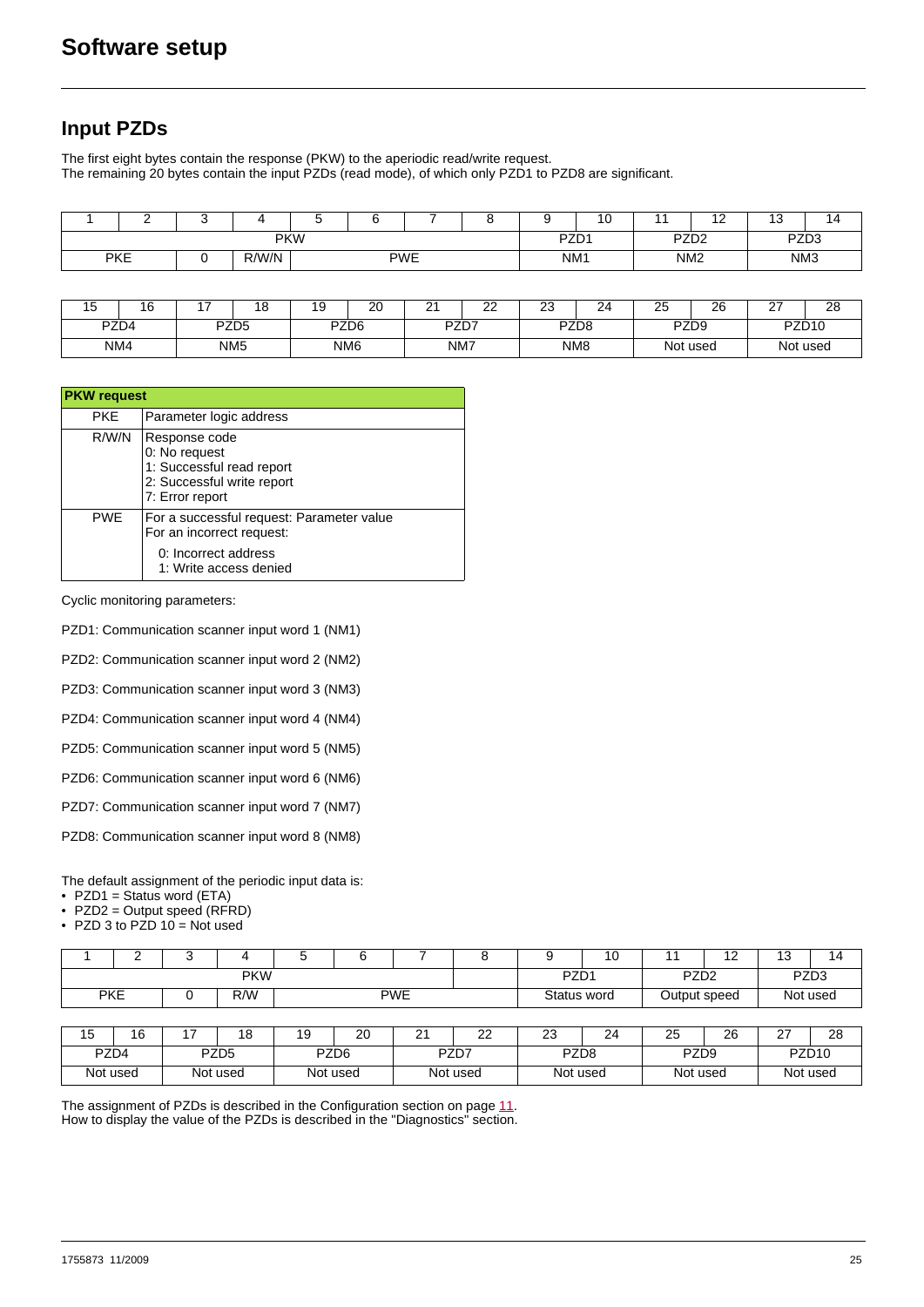### <span id="page-25-0"></span>**PKW aperiodic service**

The PKW service, consisting of PKE, R/W, R/W/N, and PWE, enables aperiodic access to Altivar 71 parameters in read and write mode.

### **Output PKWs**

#### **PKE**

Parameter logic address

#### **R/W**

- 0: No request
- 1: Read 2: Write
- 

One-off read and write requests can be triggered continuously while R/W equals 1 or 2.

#### **Note:**

Values other than 0, 1 and 2 should not be used. In particular, the values 16#0052 and 16#0057 must not be used, as these are reserved for compatibility with the Altivar 58/58F.

### **PWE**

If write: Value to be written

### **Input PKWs**

#### **PKE**

Copies the output PKE value

#### **R/W/N**

- 0: No request
- 1: Correct read operation
- 2: Correct write operation
- 7: Read or write error

### **PWE**

- If correct read operation: Parameter value. This can be limited by the drive if the maximum value is exceeded by the write operation.
- If correct write operation: Value of the write PWE
- If there is an error:
- 0: Incorrect address
- 1: Write operation refused

#### **Note:**

The parameters in the output PZDs should not be changed by the PKW service. Parameters linked to output PZDs should not be changed by the PKW service. Example: The speed target and the frequency target.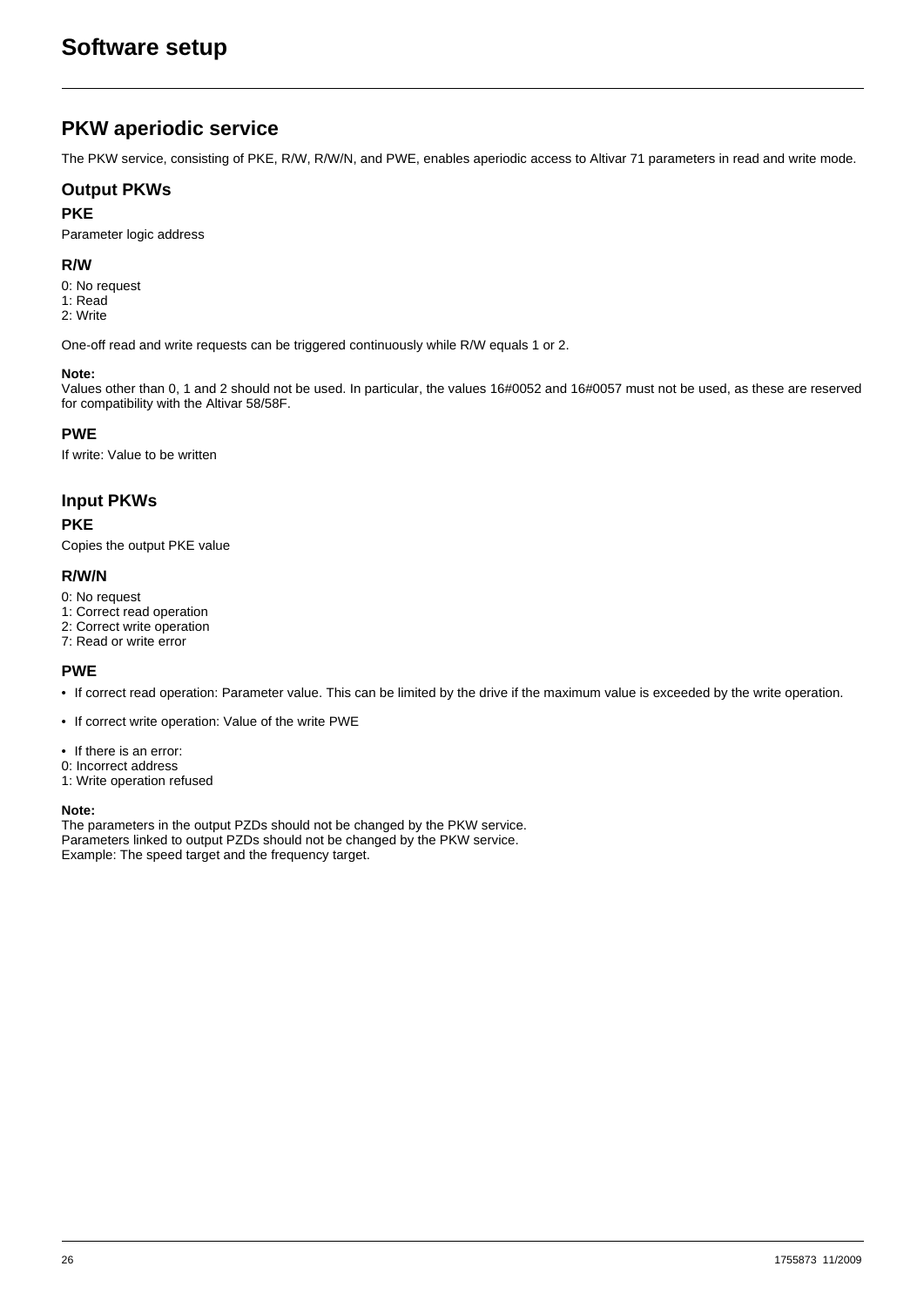### **Examples of PKW aperiodic exchanges**

Example of aperiodic write operation: Acceleration time ACC (address 9001) = 10 s, unit 0,1s (values in hexadecimal format).



The positive response is identical to the write request, aperiodic part (bytes 1 to 8).

Example of negative response:

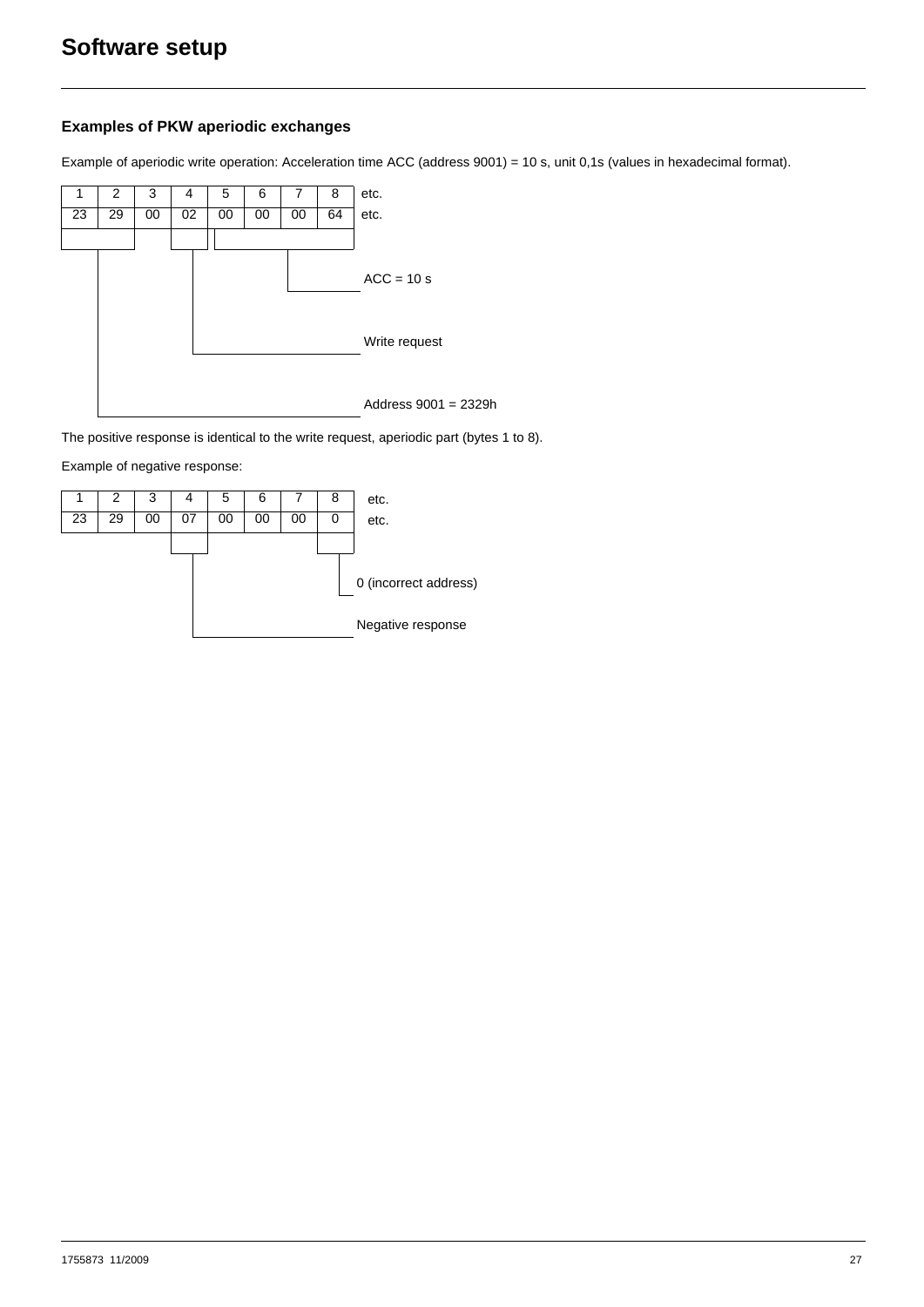### <span id="page-27-0"></span>**Correspondence between cyclic data and PL7 PRO words**

In PL7, cyclic exchanges between the Profibus DP master (e.g., TSX Premium PLC + TSX PBY100 module) and the Altivar 61 / 71 take the form of input words %IWxy.0.k and output words %QWxy.0.k, where "x" = number of the PLC rack and "y" = location of the Profibus DP module in the PLC rack.

| <b>Profibus</b>   | <b>PL7 output word</b> | <b>Altivar 61/71</b><br>parameter |  |  |
|-------------------|------------------------|-----------------------------------|--|--|
| <b>PKW</b>        | %QWxy.0                | <b>PKE</b>                        |  |  |
|                   | %QWxy.0.1              | R/W                               |  |  |
|                   | %QWxy.0.2              | Not used                          |  |  |
|                   | %QWxy.0.3              | <b>PWE</b>                        |  |  |
| PZD <sub>1</sub>  | %QWxy.0.4              | NC <sub>1</sub>                   |  |  |
| PZD <sub>2</sub>  | %QWxy.0.5              | NC <sub>2</sub>                   |  |  |
| PZD3              | %QWxy.0.6              | NC <sub>3</sub>                   |  |  |
| PZD4              | %QWxy.0.7              | NC4                               |  |  |
| PZD <sub>5</sub>  | %QWxy.0.8              | NC <sub>5</sub>                   |  |  |
| PZD6              | %QWxy.0.9              | NC <sub>6</sub>                   |  |  |
| PZD7              | %QWxy.0.10             | NC7                               |  |  |
| PZD <sub>8</sub>  | %QWxy.0.11             | N <sub>C</sub> 8                  |  |  |
| PZD <sub>9</sub>  | %QWxy.0.12             | Not used                          |  |  |
| PZD <sub>10</sub> | %QWxy.0.13             |                                   |  |  |

| <b>rofibus</b>    | <b>PL7 output word</b> | <b>Altivar 61/71</b><br>parameter | <b>Profibus</b>   | <b>PL7</b> input word | <b>Altivar 71</b><br>parameter |
|-------------------|------------------------|-----------------------------------|-------------------|-----------------------|--------------------------------|
| <b>PKW</b>        | %QWxy.0                | <b>PKE</b>                        | <b>PKW</b>        | %IWxy.0               | <b>PKE</b>                     |
|                   | %QWxy.0.1              | R/W                               |                   | %IWxy.0.1             | R/W/N                          |
|                   | %QWxy.0.2              | Not used                          |                   | %IWxy.0.2             | Not used                       |
|                   | %QWxy.0.3              | <b>PWE</b>                        |                   | %IWxy.0.3             | <b>PWE</b>                     |
| PZD <sub>1</sub>  | %QWxy.0.4              | NC <sub>1</sub>                   | PZD <sub>1</sub>  | %IWxy.0.4             | NM <sub>1</sub>                |
| PZD <sub>2</sub>  | %QWxy.0.5              | NC <sub>2</sub>                   | PZD <sub>2</sub>  | %IWxy.0.5             | NM <sub>2</sub>                |
| PZD <sub>3</sub>  | %QWxy.0.6              | NC <sub>3</sub>                   | PZD <sub>3</sub>  | %IWxy.0.6             | NM <sub>3</sub>                |
| PZD4              | %QWxy.0.7              | NC4                               | PZD4              | %IWxy.0.7             | NM4                            |
| PZD <sub>5</sub>  | %QWxy.0.8              | NC <sub>5</sub>                   | PZD <sub>5</sub>  | %IWxy.0.8             | NM <sub>5</sub>                |
| PZD <sub>6</sub>  | %QWxy.0.9              | NC <sub>6</sub>                   | PZD <sub>6</sub>  | %IWxy.0.9             | NM <sub>6</sub>                |
| PZD7              | %QWxy.0.10             | NC7                               | PZD7              | %IWxy.0.10            | NM7                            |
| PZD <sub>8</sub>  | %QWxy.0.11             | NC8                               | PZD <sub>8</sub>  | %IWxy.0.11            | NM <sub>8</sub>                |
| PZD <sub>9</sub>  | %QWxy.0.12             | Not used                          | PZD <sub>9</sub>  | %IWxy.0.12            | Not used                       |
| PZD <sub>10</sub> | %QWxy.0.13             |                                   | PZD <sub>10</sub> | %IWxy.0.13            |                                |
|                   |                        |                                   |                   |                       |                                |

Default configuration of the periodic variables

| <b>Profibus</b>   |              | <b>PL7 output</b><br>word | Altivar 61 / 71 parameter | <b>Profibus</b>   |             | <b>PL7</b> input<br>word | Altivar 61 / 71 param |
|-------------------|--------------|---------------------------|---------------------------|-------------------|-------------|--------------------------|-----------------------|
| <b>PKW</b>        | <b>PKE</b>   | %QWxy.0                   |                           | <b>PKW</b>        | <b>PKE</b>  | %IWxy.0                  |                       |
|                   | R/W          | %QWxy.0.1                 |                           |                   | R/W         | %IWxy.0.1                |                       |
|                   | Not.<br>used | %QWxy.0.2                 |                           |                   | Not<br>used | %IWxy.0.2                |                       |
|                   | <b>PWE</b>   | %QWxy.0.3                 |                           |                   | <b>PWE</b>  | %IWxy.0.3                |                       |
| PZD <sub>1</sub>  |              | %QWxy.0.4                 | Command word (CMD)        | PZD <sub>1</sub>  |             | %IWxy.0.4                | Status word (ETA)     |
| PZD <sub>2</sub>  |              | %QWxy.0.5                 | Speed target (LFRD)       | PZD <sub>2</sub>  |             | %IWxy.0.5                | Output speed (RFRD)   |
| PZD <sub>3</sub>  |              | %QWxy.0.6                 | Not used                  | PZD <sub>3</sub>  |             | %IWxy.0.6                | Not used              |
| PZD4              |              | %QWxy.0.7                 | Not used                  | PZD4              |             | %IWxy.0.7                | Not used              |
| PZD <sub>5</sub>  |              | %QWxy.0.8                 | Not used                  | PZD <sub>5</sub>  |             | %IWxy.0.8                | Not used              |
| PZD <sub>6</sub>  |              | %QWxy.0.9                 | Not used                  | PZD <sub>6</sub>  |             | %IWxy.0.9                | Not used              |
| PZD7              |              | %QWxy.0.10                | Not used                  | PZD7              |             | %IWxy.0.10               | Not used              |
| PZD <sub>8</sub>  |              | %QWxy.0.11                | Not used                  | PZD <sub>8</sub>  |             | %IWxy.0.11               | Not used              |
| PZD <sub>9</sub>  |              | %QWxy.0.12                | Not used                  | PZD <sub>9</sub>  |             | %IWxy.0.12               | Not used              |
| PZD <sub>10</sub> |              | %QWxy.0.13                | Not used                  | PZD <sub>10</sub> |             | %IWxy.0.13               | Not used              |

| <b>Profibus</b>   |             | <b>PL7</b> input<br>word | Altivar 61 / 71 parameter |
|-------------------|-------------|--------------------------|---------------------------|
| <b>PKW</b>        | <b>PKE</b>  | %IWxy.0                  |                           |
|                   | R/W         | %IWxy.0.1                |                           |
|                   | Not<br>used | %IWxy.0.2                |                           |
|                   | <b>PWE</b>  | %IWxy.0.3                |                           |
| <b>P7D1</b>       |             | %IWxy.0.4                | Status word (ETA)         |
| PZD <sub>2</sub>  |             | %IWxy.0.5                | Output speed (RFRD)       |
| PZD <sub>3</sub>  |             | %IWxy.0.6                | Not used                  |
| P7D4              |             | %IWxy.0.7                | Not used                  |
| PZD <sub>5</sub>  |             | %IWxy.0.8                | Not used                  |
| PZD <sub>6</sub>  |             | %IWxy.0.9                | Not used                  |
| PZD7              |             | %IWxy.0.10               | Not used                  |
| PZD <sub>8</sub>  |             | %IWxy.0.11               | Not used                  |
| PZD <sub>9</sub>  |             | %IWxy.0.12               | Not used                  |
| PZD <sub>10</sub> |             | %IWxy.0.13               | Not used                  |